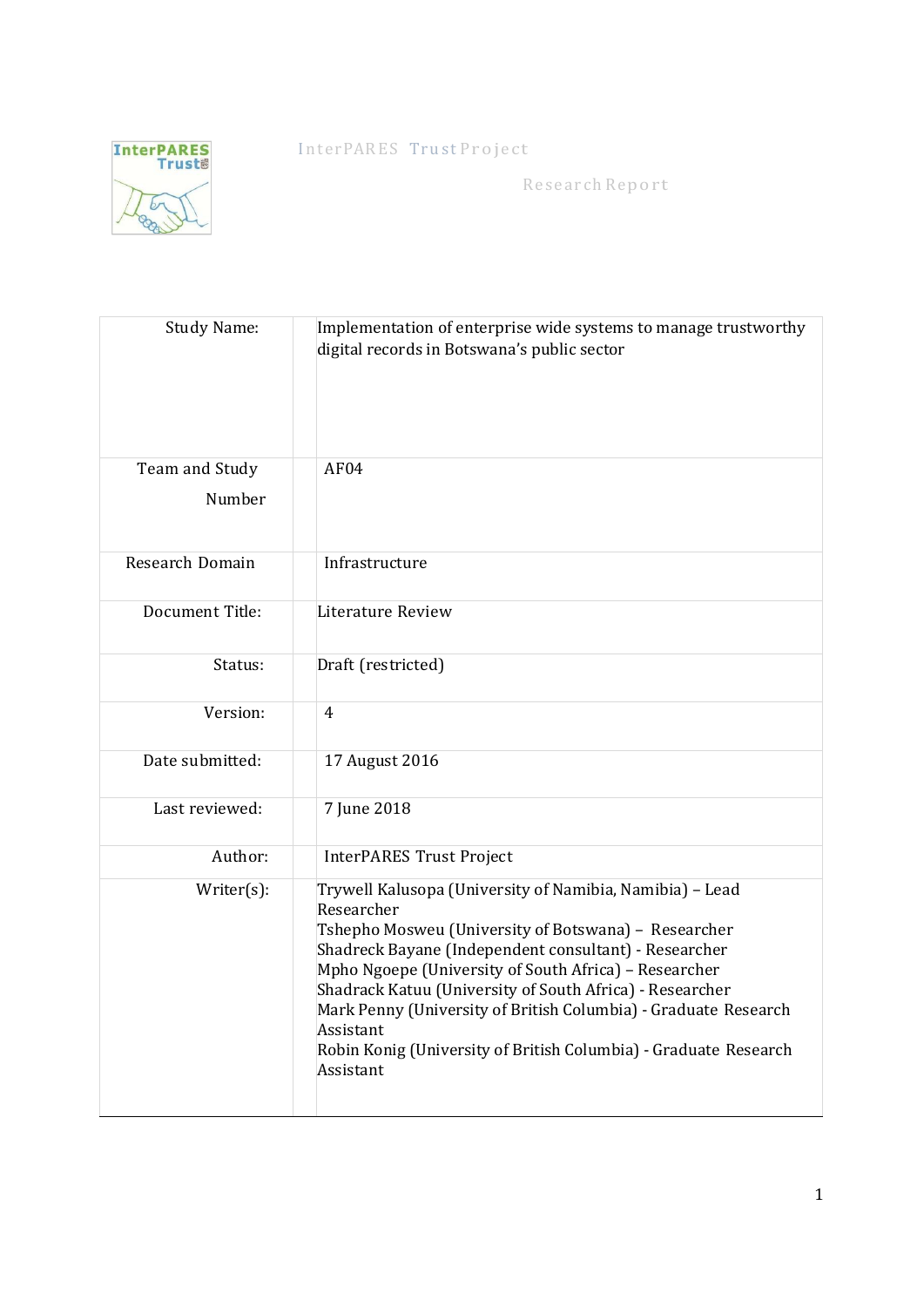#### Document Control

| Version history |                  |               |                      |  |
|-----------------|------------------|---------------|----------------------|--|
| Version         | Date             | By            | Version notes        |  |
|                 | 15th April, 2016 | R Konig       | Ver. 1 Initial Draft |  |
| $\mathcal{L}$   | 23rd May, 2016   | R Konig       | Ver. 2 Additional    |  |
| 3               | 1st June, 2016   | R Konig       | Ver. 3 Additional    |  |
| 4               | 18th Jan, 2017   | M. Penny      | Ver. 4 Additional    |  |
| 5               | 17th June, 2018  | S. Katuu      | Ver. 4 Copy Editing  |  |
| 6               | 15th July, 2018  | Botswana Team | Ver.5 Final Edits    |  |

# **Abbreviations**

AIIM Association for Information and Image Management

AOJ Botswana's Department of the Administration of Justice

ARM Archives & Records Management

BLIS Botswana Land Integrated System

BNARS Botswana National Archives & Records Service

BTA Botswana Telecommunications Authority

BTC Botswana Telecommunications Company

CRMS Court Records Management System

DWMS Document Management Workflow System\ECM Enterprise Content Management

EDRMS Electronic Document & Records Management System

ESARBICA Eastern and Southern Africa Regional Branch of the International Council on Archives

FOI Freedom of Information

GDN Government Data Network

HP TRIM Hewlett Packard Total Records and Information Management

ICT Information & Communication Technologies

IRMT International Records Management Trust

LYNSIS Land Inventory for Tribal Land Boards of Botswana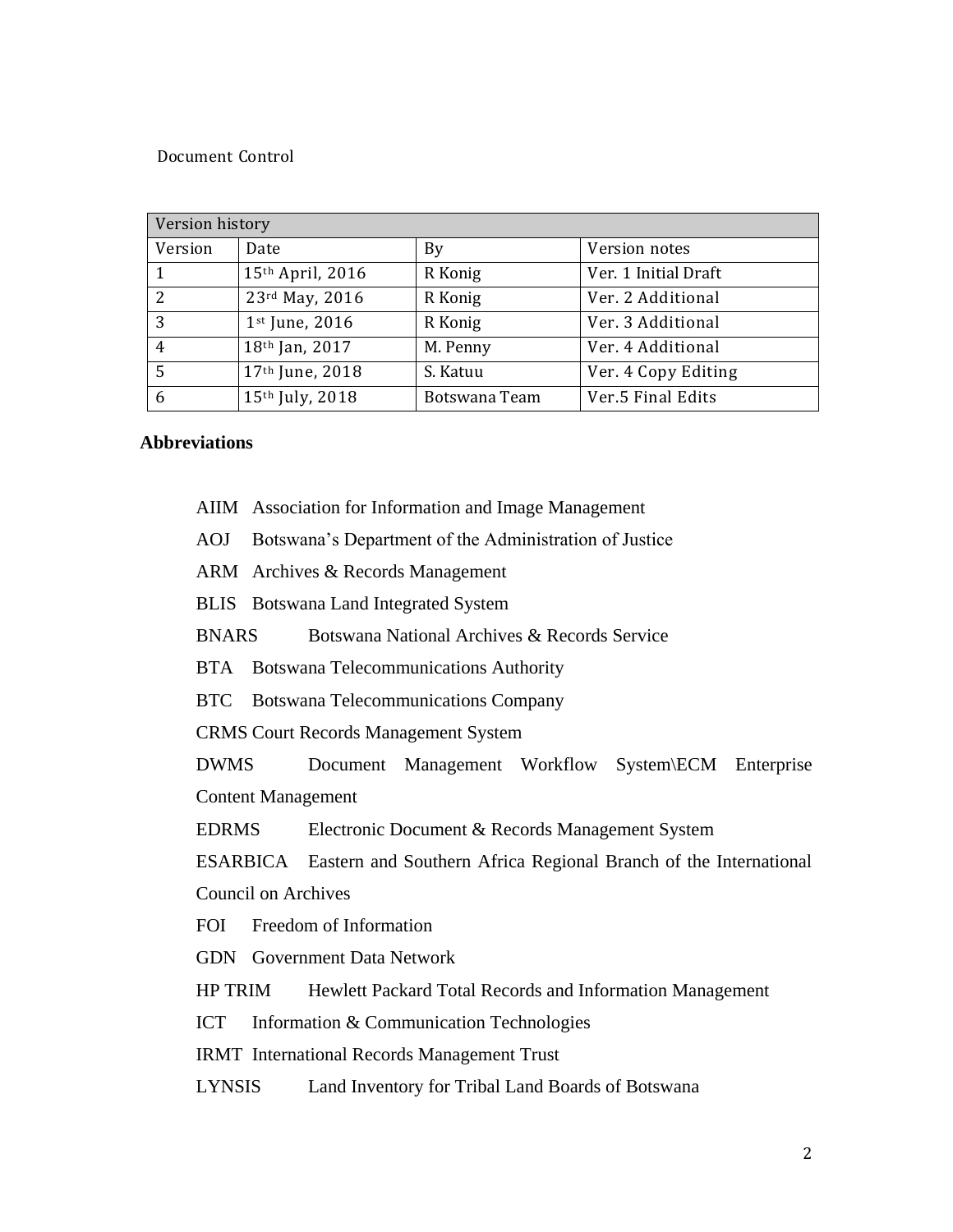MLHAMinistry of Labour and Home Affairs

NARMS National Archives and Records Management System

NARS National Archives & Records Service of South Africa

OECD Organisation for Economic Co–operation and Development

RM Records Management

SADC South African Development Community

SLIMSState Land Information Management System

TLIMS Tribal Land Information Management System

WEF World Economic Forum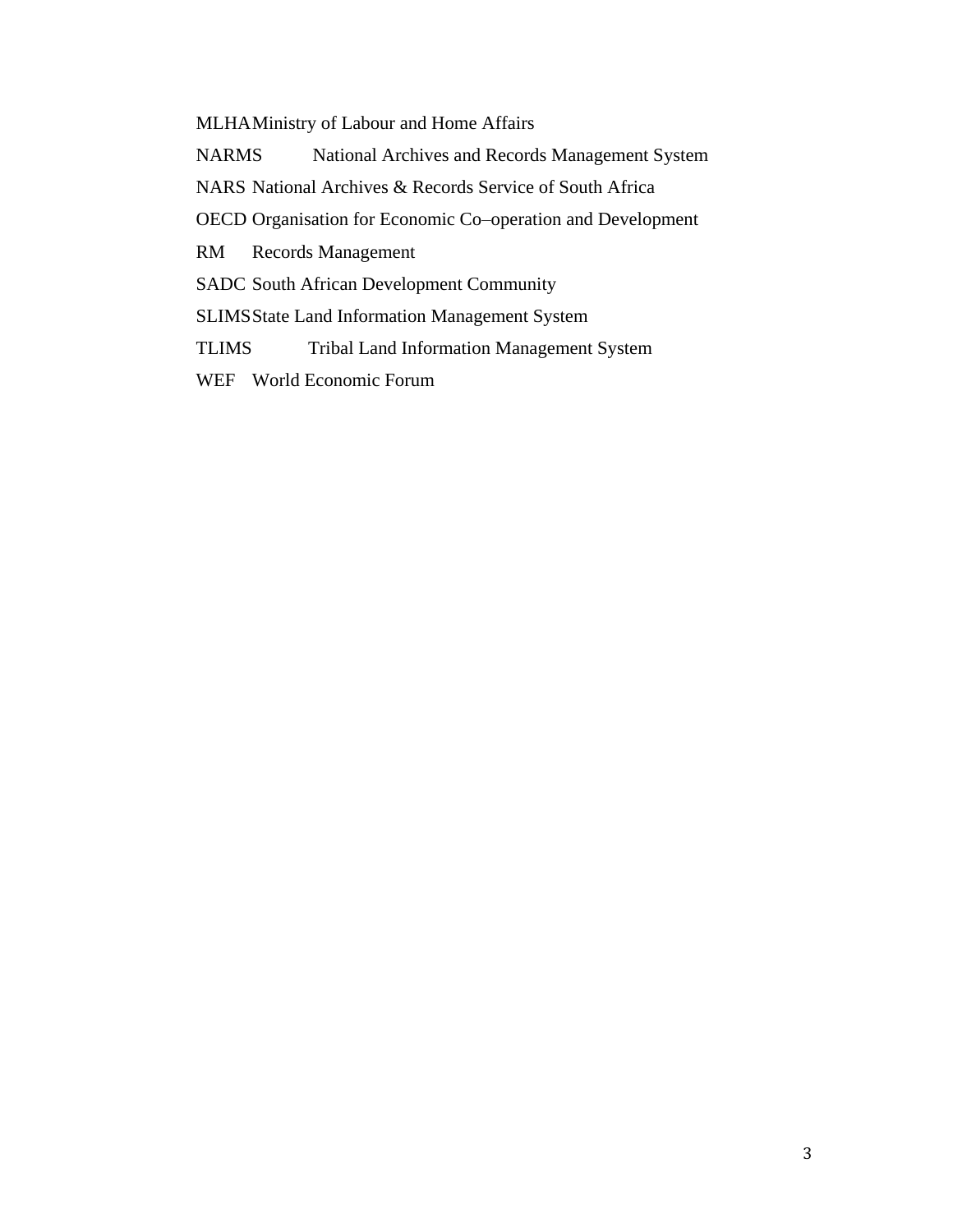## **1. Introduction: Botswana's Public Service and Enterprise-Wide Systems**

Botswana is a southern African nation of just over 2 million people. Although small by population, it exerts an outsized influence in comparison to other African nations from the perspective of the state of its public service. For this reason, coupled with its wellregarded archival service, it offers an excellent country in which to study the intersection of digital records management (RM) and public services.

Like many other African nations, Botswana is currently implementing Information Communication Technologies (ICTs) in its public service, in pursuit of e-government, or public services accessible by citizens through ICTs. As part of this transition, Botswana is grappling with a change from manual to digital recordkeeping practices where ICTs might support records or generate them. ICTs that manage or contain multiple kinds of records are known as Enterprise Content Management systems, or ECMs. ECMs can be defined as:

The strategies, methods and tools used to capture, manage, store, preserve and deliver content and documents related to organizational processes. ECM tools and strategies allow the management of an organization's unstructured information, wherever that information exists (AIIM, 2010)

ECMs may generate digital records, manage them if the ECM is optimized for recordkeeping, or intervene to both identify records as records and place them in an appropriate environment to manage them (such as an Electronic Records and Document Management System, or EDRMS). Additionally, some organisations may utilise less specific enterprise-wide systems that perform many of the functions of dedicated ECMs. The goal of this review is to understand:

- The management of digital records in Botswana's public institutions;
- The legal and regulatory context of digital records;
- The current technological framework within public-sector institutions for digital records; and
- The technological environments that generate records.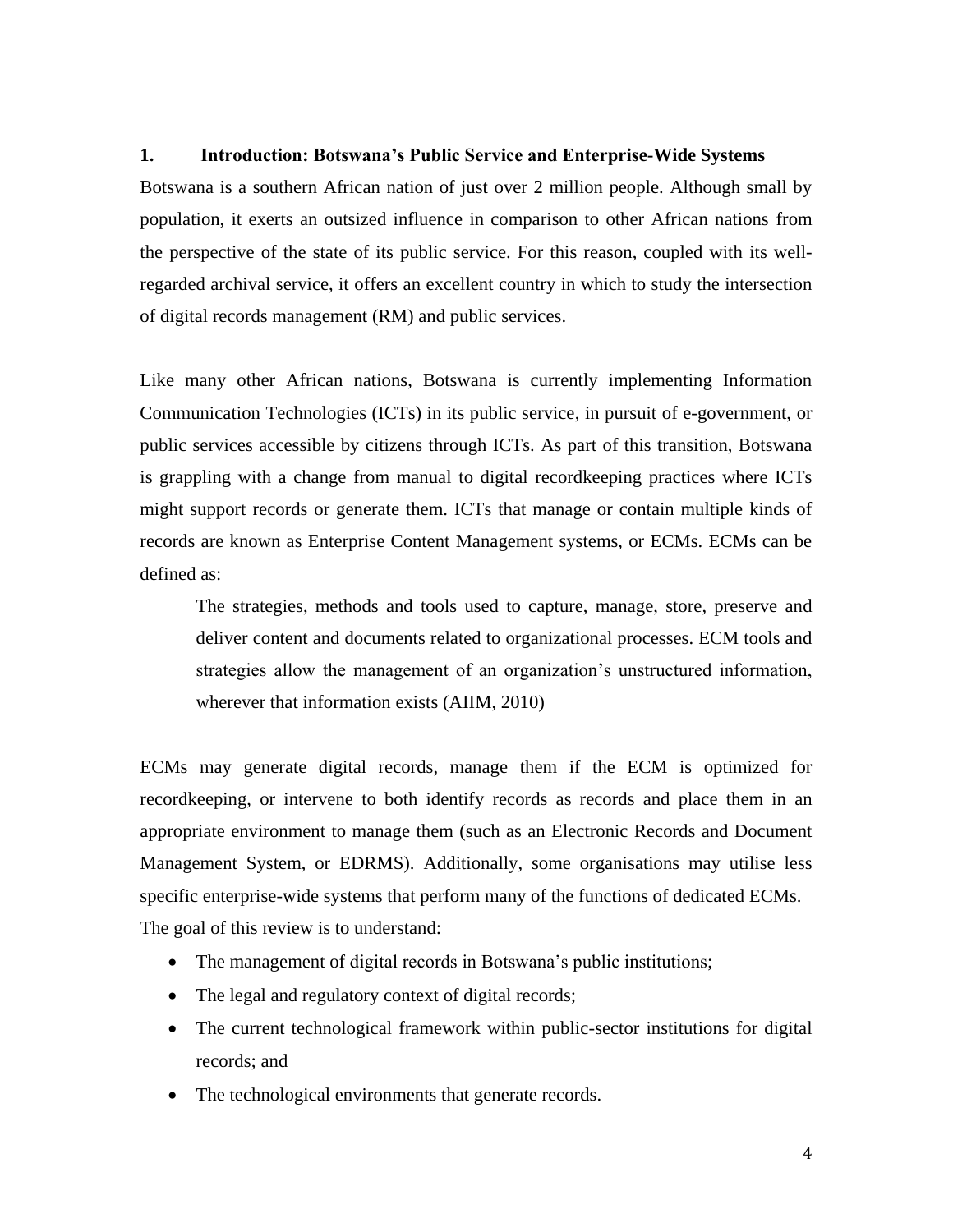This review particularly examines enterprise-wide systems and ECMs in Botswana's public service and attempts to discern whether these instances are based in cloudcomputing. It draws on a bibliography of over 50 published articles to examine the state of enterprise-wide systems and ECM applications in the Botswana public service; to determine their relationship (if any) to existing archives and records management (ARM) practices; and to contextualize these enterprise-wide systems and ECM applications within acknowledged ARM challenges in Botswana and Africa.

# 1.1 Historical Context

Today's Republic of Botswana came into being in 1964, when it gained independence from the United Kingdom. Shortly thereafter in 1967, the Government of Botswana created the Botswana National Archives Service (BNARS). In 1978, the government passed the National Archives Act, giving BNARS powers and responsibilities for government records and information management (Moatlhodi, 2015). However, BNARS operated in a custodial fashion until it was granted powers to manage active and semi– active public-sector records in 1992 (Ramokate and Moatlhodi, 2010, p. 68), addressing a problem with which many other African archives services still struggle. Today, BNARS manages all government Records Management Units (RMUs) (Ramokate and Moatlhodi, 2010, p. 68).

Between independence and today, and particularly in the 1960s and 1970s, BNARS faced several challenges. Keakopa (2010) identifies collection of oral traditions; repatriation of records from overseas; records backlogs; training and retention issues; legislation; preservation, digitisation, and conservation issues; outreach and marketing; and integration of RM programs. Some of these issues persist to today.

Although many other African nations possess low GNPs, corruption, and unstable political systems that affect records management (Stephens, 1993, p. 61; Asogwa, 2012, p. 208), Botswana has remained relatively stable and economically successful, and has made visible improvements in its e-government and ICT initiatives. In 1997, Botswana created a national vision which made provisions for usage of ICTs national development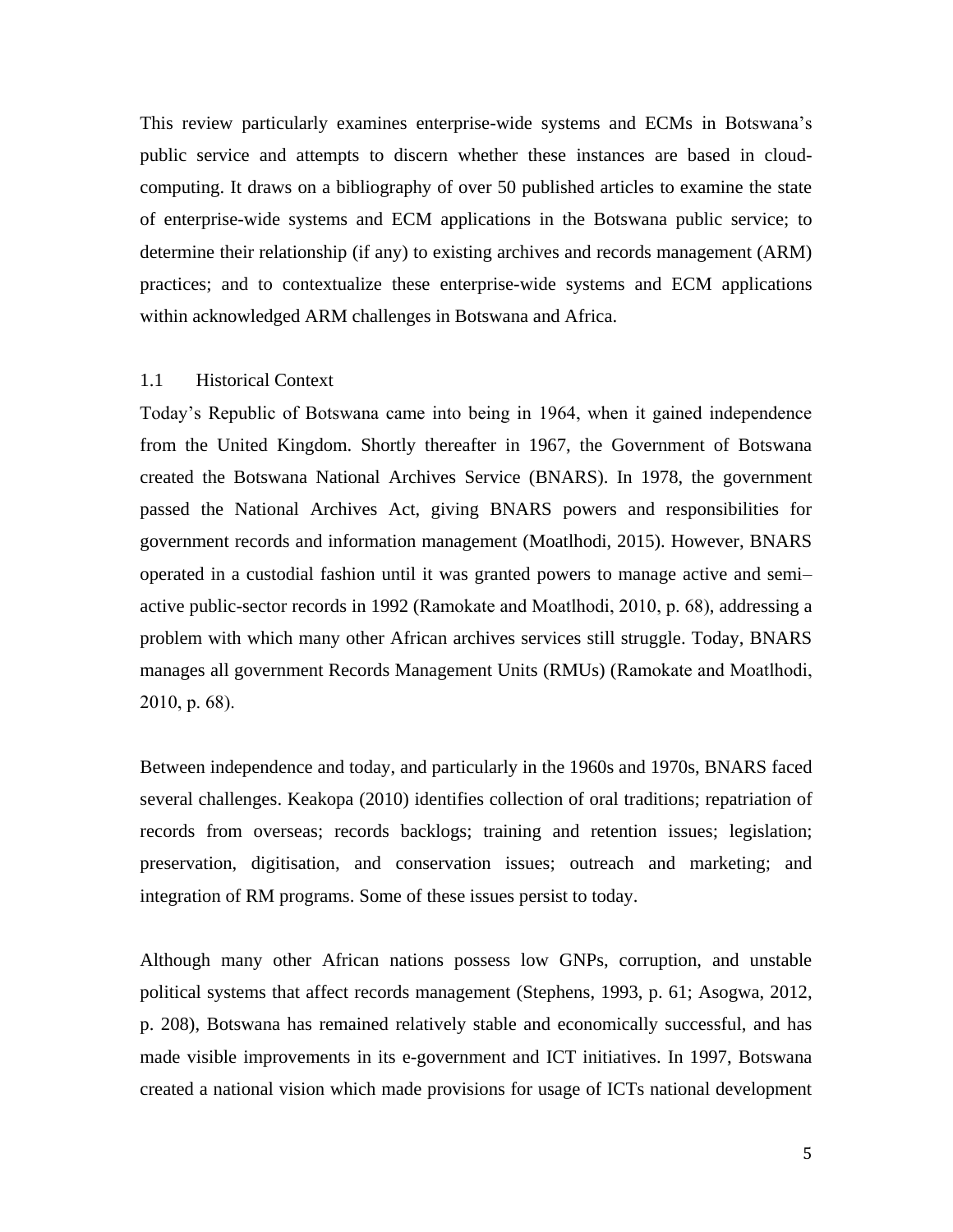(Government of Botswana 1997) and a national ICT policy in 2007 (Government of Botswana 2007). The policy came to be popularly known as Maitlamo Policy. Its aim was to create a stable and competitive market and providing an investor-friendly ICT legal and regulatory environment. In 2011, the government created an E-Government Strategy (set to run between 2011 and 2016) that outlined seven major programmes and approximately twenty-five interrelated projects to move appropriate government services online (Botswana Government, 2011). This strategy is set to conclude shortly.

As part of these initiatives, Botswana established the Botswana Telecommunications Authority (BTA) and the Botswana Telecommunications Company (BTC) as ICT regulatory bodies. It also created various e-government initiatives, some of which include enterprise-wide systems. *The World Economic Forum (WEF) Global Information and Communication Technology Report of 2016* currently ranks Botswana at 101<sup>st</sup> out of 139 countries globally in terms of network readiness. Investments in the ICT infrastructure in the form of increased bandwidth capacity via connections to two undersea cables: the Eastern African Submarine Cable System [EASSy] and the West African Cable System [WACS]) (Esselaar & Sebusang 2013).

Ultimately, the government in Botswana has continued to make progressive investments in the ICT sector by putting into place the institutional, legal, and policy framework to accrue benefits that ICTs provide (Kalusopa, 2010), and by investing in technical infrastructure and human-resource development (Botswana Government, 2004). However, these benefits are not yet fully realized (Mosweu, Mutshewa and Bwalya, 2014).

Botswana still lags in utilising information and communication technologies for delivering e-government services and creating a comprehensive strategy to do so (Nkwe 2010). Keakopa (2006) identifies the lack of clearly laid out strategies for managing electronic records. An assessment carried out in 2004 showed that Botswana's level of ereadiness is a study in extremes. Botswana has a world-renowned legal system and sophisticated Government Data Network and Police Private Network, but members of the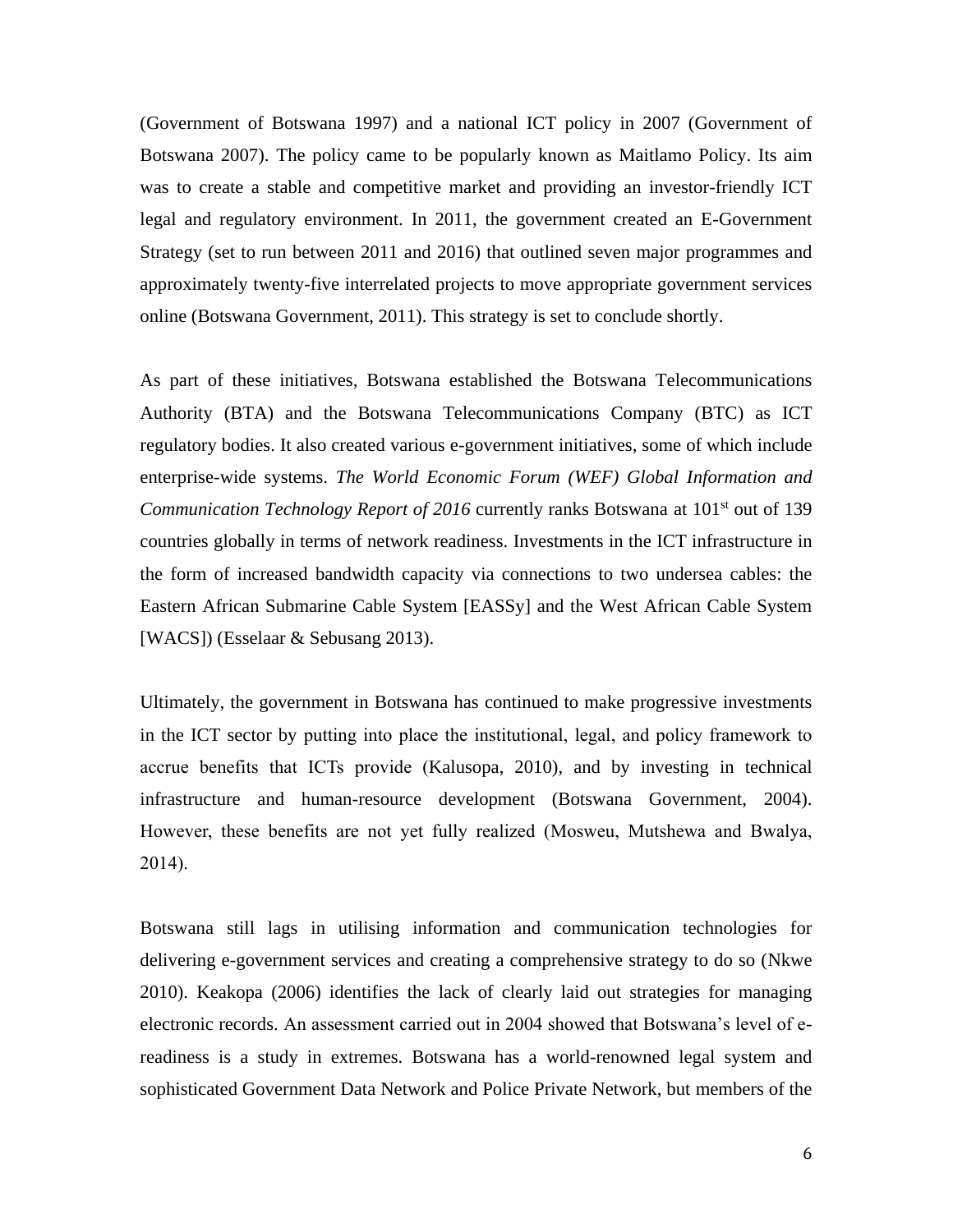government and private sector describe telecommunications service quality as inadequate (Botswana Government, 2004). ARM literature also reflects this. Authors such as Keakopa (2006) note the high cost of ICT implementation in rural areas (p. 251). A national telecommunications monopoly is also a hindrance to increased ICT adoption (Moloi 2009). Moloi and Mutula (2007) note that a gulf exists between infrastructure in the cities and in rural areas (p. 299). In short, Botswana's ICT adoption and egovernment development can be characterized as uneven.

1.2 Records-Management Challenges Facing Botswana

In Botswana, the national archives (BNARS) has total control of records-management activities in government agencies, unlike other countries in the Eastern and Southern Africa Regional Branch of the International Council on Archives (ESARBICA) (e.g., South Africa and Namibia), in which the national archives only play an advisory role in these activities. Discussions about digital records management and public services in Botswana with regard to challenges and opportunities are thus closely tied to BNARS (Keakopa, 2006).

Botswana faces several current challenges to improving its ARM practices, described broadly as legislative, staffing, organizational, policy, and practice issues.

- Legislation issues:
	- o Inadequate digital records legislation; and
	- o Lack of Freedom-of-Information (FOI) and Access-to-Information Legislation.
- Staffing issues:
	- o Inadequate training and lack of trained staff;
	- o Lack of ARM professionals in ARM positions, and staff-retention problems; and
	- o Problems regarding professional collaborations.
- Decentralization of ARM within institutions.
- Policy issues:
	- o Lack of policies; and
	- o A focus on ICT implementations in place of ARM policy.
- Lack of digital records management.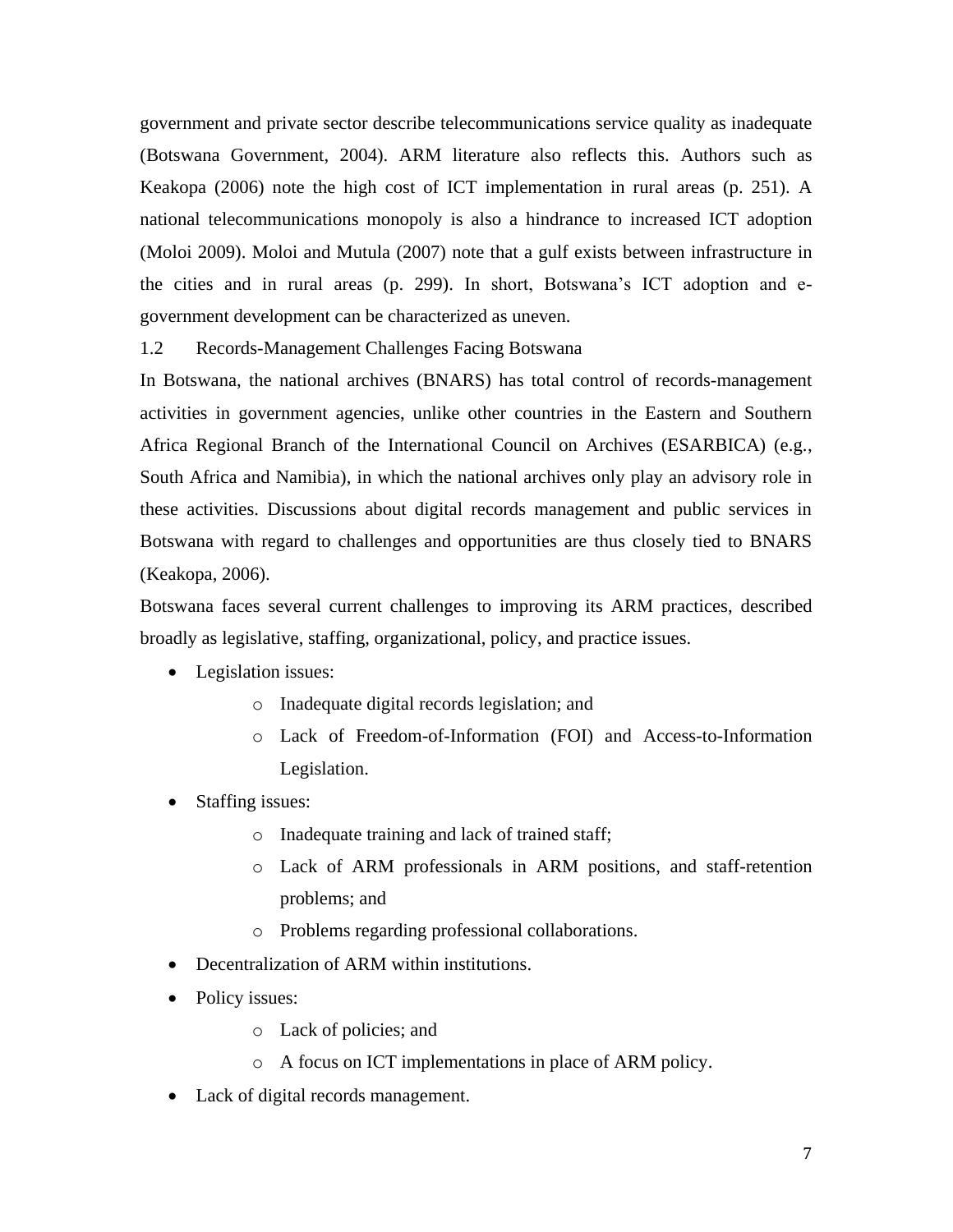Many of these challenges are common across Africa and within the ESARBICA region, to which Botswana belongs. The following sections show that many authors have identified poor legislation, inadequate staffing, decentralization, lack of policy, and no digital RM as issues across ESARBICA.

# 1.3 Goals of Enterprise-Wide System Implementations in Botswana

Enterprise–wide systems and ECM application implementations are closely tied to improving government public services through the introduction of e–government. In cases where e–government coordinates with RM, improvements can provide:

- Increased work efficiency;
- Increased user satisfaction:
- Improved business processes;
- Improved compliance;
- Cost reductions;
- Poverty reduction;
- Improved accountability;
- Effective management of state resources;
- Rights protection; and
- Anticorruption strategies and services.

Citizens can receive all these features regardless of their socioeconomic status (Salamntu and Seymour, 2015; Kemoni, Ngulube and Stilwell, 2007; Bwalya, Sebina and Zulu, 2015). With these benefits in mind, Botswana and countries like it attempt to adopt enterprise-wide systems and ECMs to improve their e-government services.

# **2. Legislation**

Legislation forms the basis for all public-service activity in any country, and Botswana is no exception. Many authors have identified problems with legislation as a challenge for the ARM practices of African countries, and particularly those in ESARBICA.

Africa generally provides many examples of poor legislation affecting RM. In a literature review regarding digital RM in sub-Saharan Africa, Asogwa (2012) argues that outdated legislation hampers digital RM (pp. 201–202). In Namibia, Barata, Kutzner, and Wamukoya (2001) found that no legislation exists to explicitly manage digital records (p. 38). In a dedicated study of archival legislation in the South African Development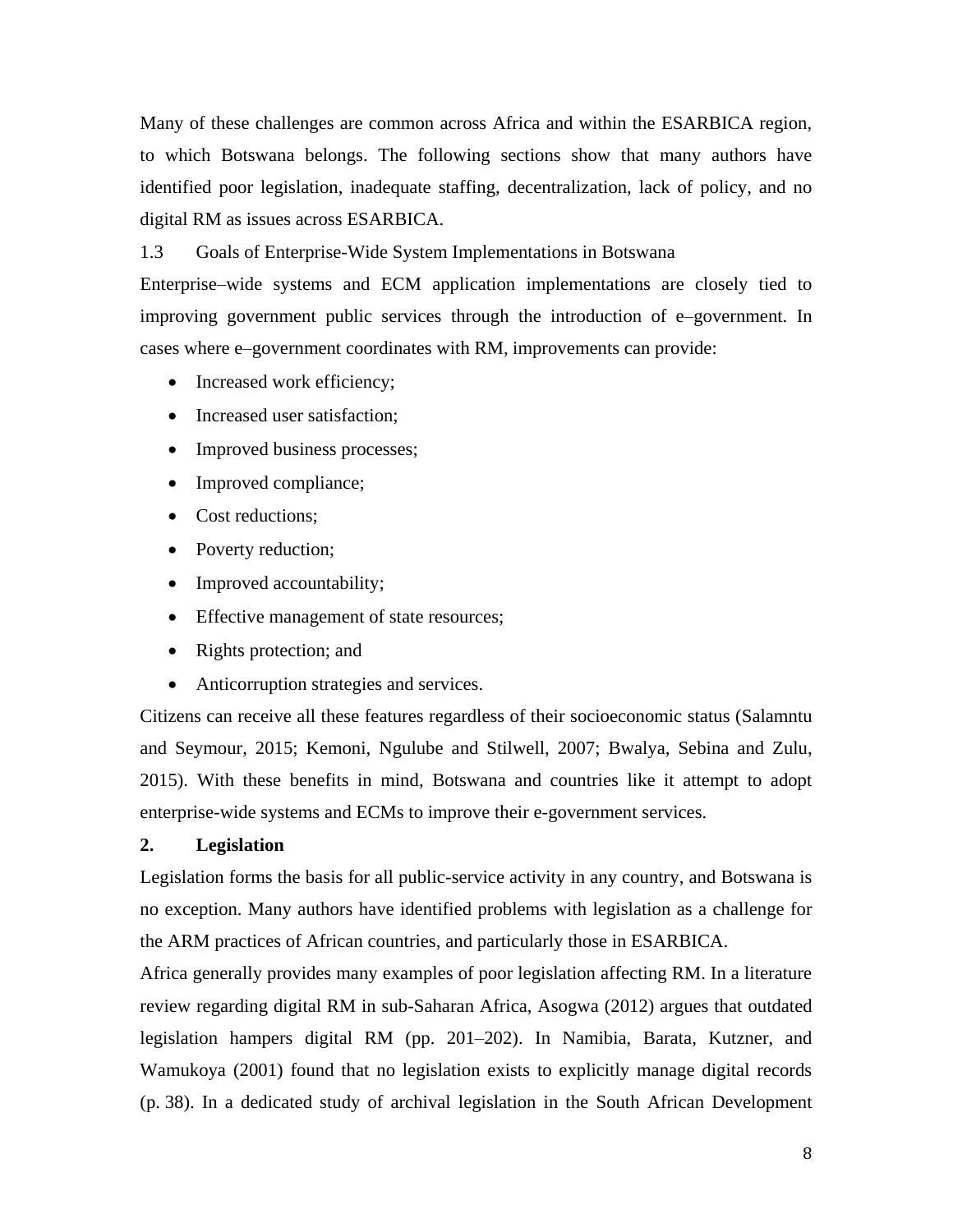Community (SADC), Ngoepe and Saurombe (2016) conclude that aside from South Africa, no countries had explicit digital records legislation, and few had provisions for digital records that made them admissible as evidence in the courts (pp. 37–8). Outdated legislation has limited the ability of ARM professionals in ESARBICA to deal with digital records (Keakopa, 2002, p. 46). In a later article, Keakopa (2010) argues that archival legislation in ESARBICA does not provide for the records life cycle and has weak mandates for ARM professionals, as well as weak definitions of records that do not apply to digital records (p. 62). Keakopa also notes that these outdated acts do not integrate well with existing freedom-of-information (FOI) acts (p. 62–63). Ngulube (2004) argues that legislation must address digital RM specifically (p. 152), finding that in most cases in sub-Saharan Africa, it does not (p. 147). In a paper on public records and archives, Ngulube and Tafor (2006) identify as a problem weak legislation that does not account for digital records in sub-Saharan Africa (pp. 60–1).

Besides general recordkeeping legislation, many countries also lack specific legislation that affects recordkeeping related to FOI, access to information, and privacy. At the turn of the last century, no ESARBICA members had FOI legislation in place (Mnjama, 2001, p. 118). Furthermore, many ESARBICA nations lack privacy legislation (Keakopa, 2009, p. 7–8).

Many legislative problems affect ESARBICA nations and Africa as a whole. Botswana's case reflects two major themes: a need to elaborate on its digital records legislation, and a need for FOI and Access-to-Information Legislation.

2.2 Inadequate Digital Records Legislation

The Botswana Government (2004) has identified modification of data as a problem it must address through legislative reform, as well as the need for legal infrastructure to govern e-commerce activities in parallel with existing legislation that covers these activities when performed on paper (p. 9). The government has argued the need for 'amendments to specific legislation including the Criminal Procedure and Evidence Act, the Authentication of Documents Act, the Foreign Documents Evidence Act and possibly selected other legislation (e.g., the Botswana Stock Exchange Act) to allow for the use and enforcement of electronic documents' (p. 10). The National ICT Policy also mentions an Electronic Documents Act (p. 16). This shows that the government is aware of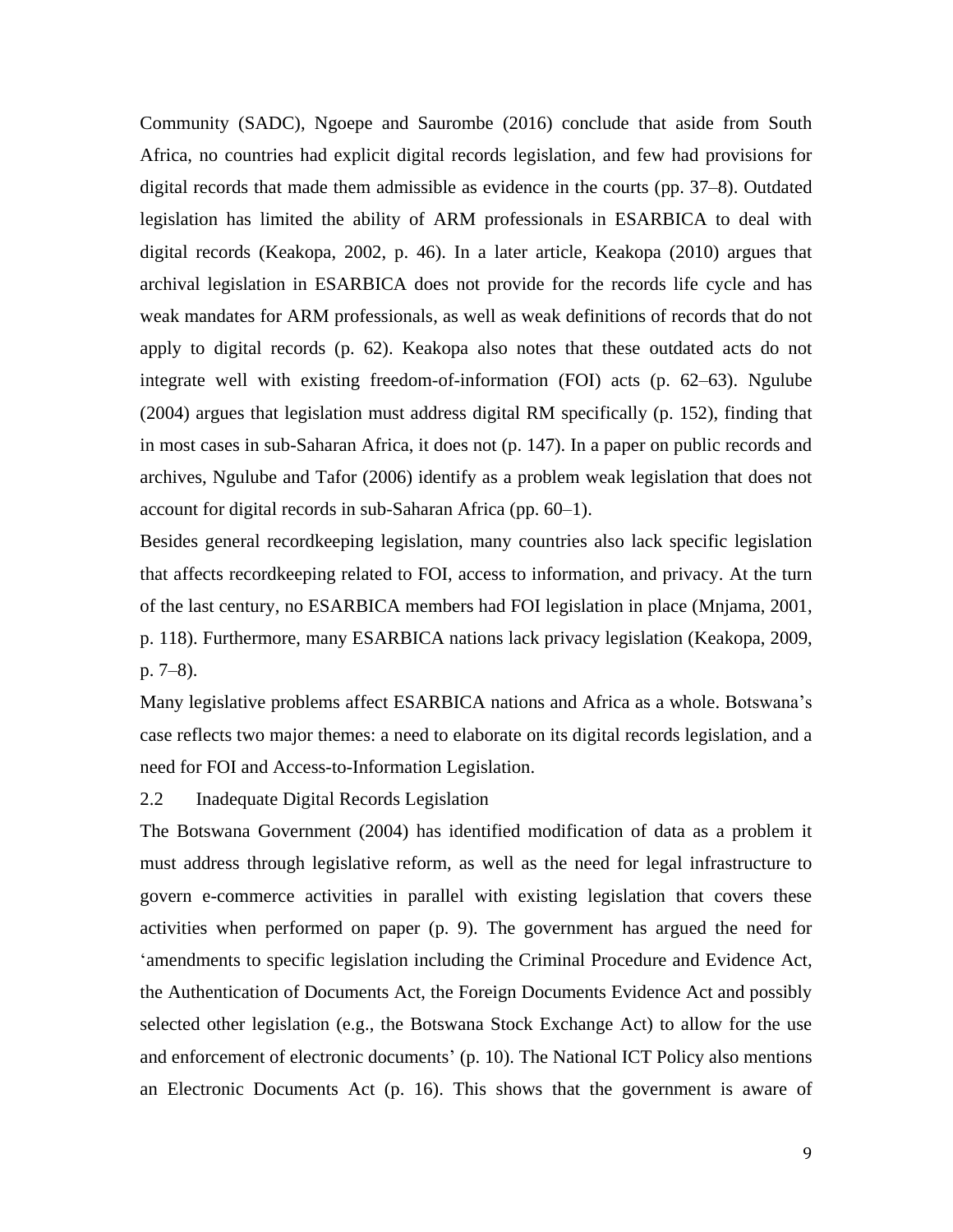archival concerns regarding digital records, particularly the need to address retention policies in legislative reform (p. 20) to give Botswana a significant platform on which to build.

However, these bold pronouncements did not bear immediate fruit. In 2008, Botswana still lacked relevant legislation to deal with the ICTs that its policies were instituting (Kalusopa, 2008, p. 106). A digital-records assessment of Botswana by Moloi (2009) determined that digital records were not admissible as evidence of business transactions, due to lack of legislation for managing digital records (p. 109). Although legislative reform was occurring, Moloi argued that poor training of ARM professionals would hamper improvement (pp. 114-115). By 2010, Botswana had recently updated its archival legislation, but these changes did not completely address all digital records management processes. Examples of ameliorating legislation dealt with 'capture, retention, disposal and custody of archival electronic records' (Keakopa, 2010, pp. 63–64).

In its 2011 E-Government Strategy, the Botswana Government (2011) promised that bills regarding data protection, electronic commerce, and electronic signatures were all forthcoming (p. 13). Perhaps taking note of the lag between promise and realization, Moatlhodi (2015) observed that although Botswana's ARM relevant laws did 'provide ... the legal framework for records management,' it did not extend to digital records  $(p. 62-63)$ .

Ultimately, Botswana has begun making some of the changes the 2011 E-Strategy document called for. Ngoepe and Saurombe (2016) noted the passing of an Electronic Records (Evidence) Act in 2014 that 'provides the admissibility of electronic records as evidence in legal proceedings and authentication of electronic records' (p. 30). Although gaps remain, the passing of this Electronic Records Act shows that progress is still taking place and that Botswana appears committed to improving its recordkeeping legislation.

2.2 Lack of FOI and Access-to-Information Legislation

FOI and Access-to-Information legislation often is associated with e-government initiatives. Despite a forward-looking approach to legislation, Botswana currently possesses acts unrelated to either type of legislation.

The government has some awareness of the problem, noting in its 2004 report that personal privacy, private data, and access to information were areas in need of legislative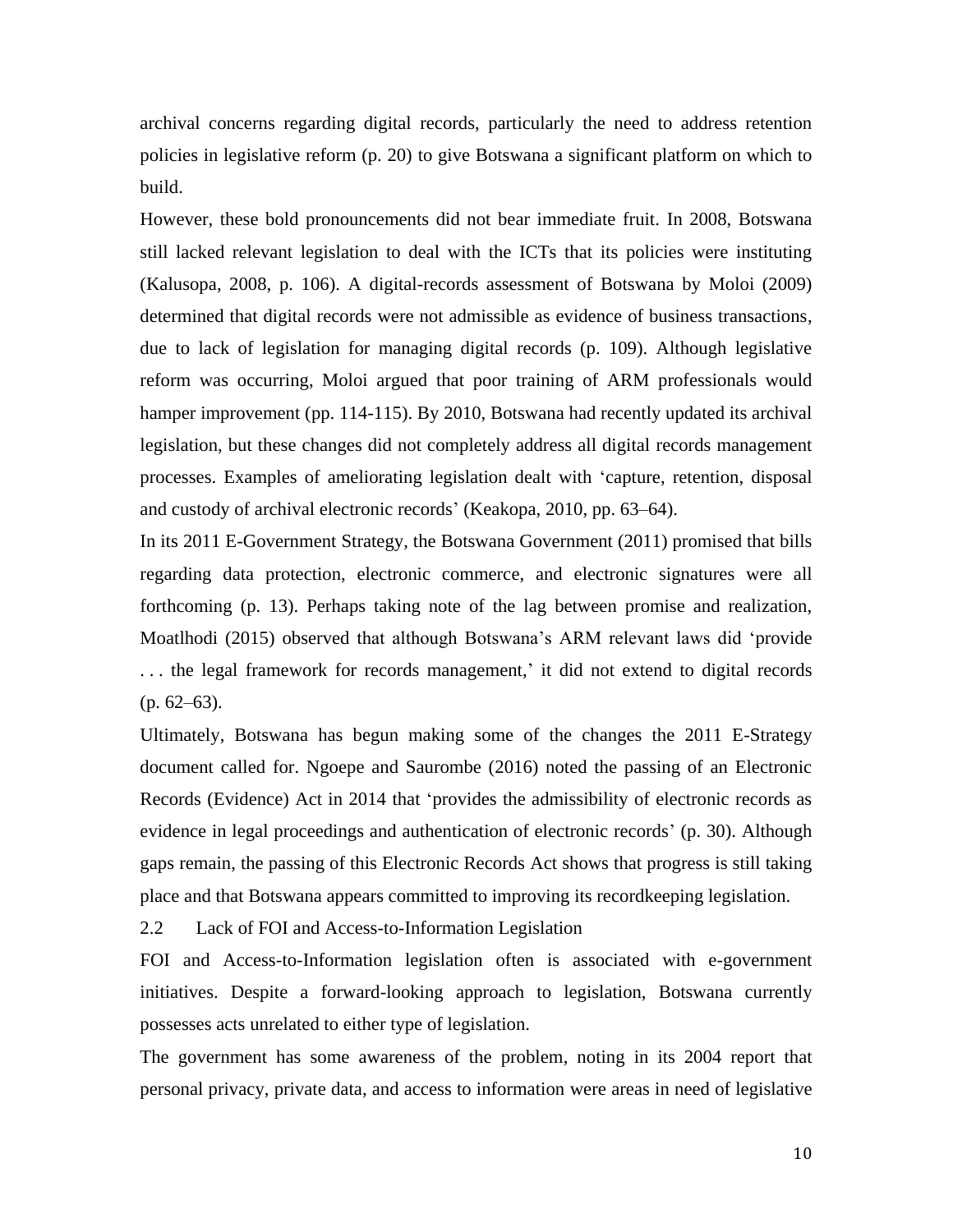reform (Botswana Government, 2004, pp. 9–11). This was partly to allow greater economic integration of Botswana with the Organization for Economic Cooperation and Development (OECD) and the European Community (pp. 24–25).

In an investigation of the Court Records Management System of the Department of the Administration of Justice (AOJ), Mosweu (2012) noted a lack of Access-to-Information legislation (p. 10), and that electronic signatures are not yet legally recognized despite Botswana ICT policy promising forthcoming policy or legislation to deal with them (p. 25). Finally, Bywala, Sebina, and Zulu (2015) noted that as of 2014, Botswana had not enacted an FOI law (p. 137).

Although Botswana does not currently possess FOI or Access-to-Information law, government publications note this deficiency. Like the Electronic Records Act of 2014, revised or new legislation could possibly appear to deal with the problem.

#### **3. Staffing**

Staffing is a problem that affects nations in ESARBICA, as it does all of Africa. Writers in the African ARM field commonly identify staffing as a major problem.

In 1993, Afolabi (1993) provided a plan for the revitalization of archival education and training in Africa. More than ten years later, sub-Saharan African ARM staff often remained untrained, and those that had digital-records skills often left their jobs for better positions (Barata, Kutzner and Wamukoya, 2001, p. 36). Critical shortages exist in sub-Saharan Africa of staff trained in the management of digital records (Ngulube, 2004, p. 148). Furthermore, effective environmental preservation in sub-Saharan Africa is deficient and requires ongoing staff training (Ngulube 2005, pp. 163–164). One solution proposed to address the skills problem is better staff-training programs focused on technology and digital records (Keakopa, 2002, p. 46–47). Another is collaboration on training with local universities (Ngulube and Tafor, 2006, p. 76). Ngulube (2007) argues that sub-Saharan African ARM education focuses too much on 'generic skills of information management' and that some focus on preservation is required (p. 164).

Finally, Keakopa (2010) examines the dual problems of staff training and retention in ESARBICA throughout the 20th century. In Botswana's case, staff retention is described as a 'crisis,' noting nonetheless that the University of Botswana possesses the region's most important academic training centre (pp. 59–62). Asogwa (2012) notes that most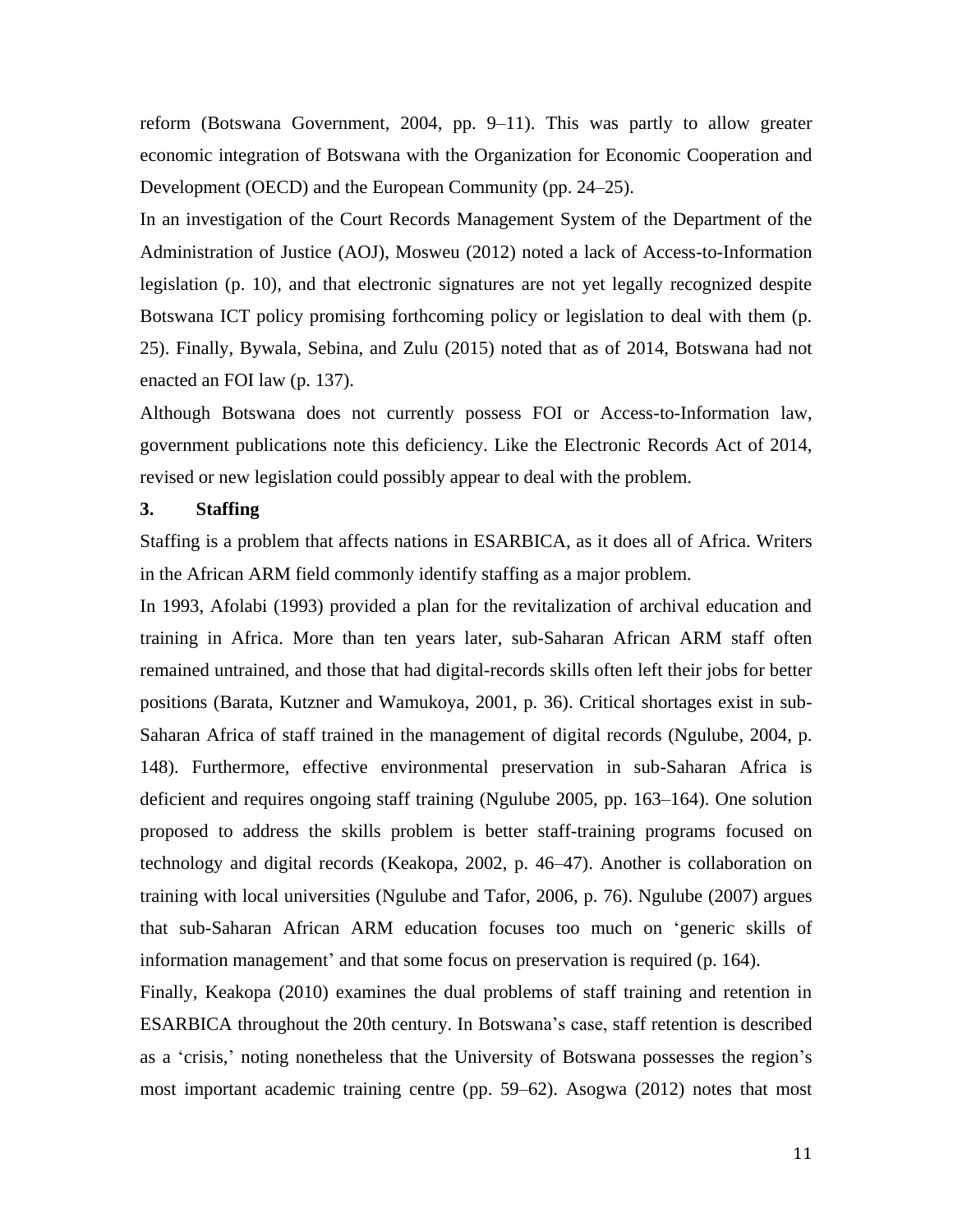ARM professionals in Africa lack skills in digital RM and dedicated ARM training (pp. 202–203). Wamukoya and Mutula (2005) called for an e-records management strategy for ESARBICA that includes 'human resources development that focuses on education, training, and continual professional development' (p. 78).

Staffing is clearly one of the most important concerns of African ARM scholars. In Botswana, staffing issues can be subdivided further into training and lack of professionals, retention, and collaboration.

### 3.1 Training

The International Records Management Trust (IRMT) (2008) conducted a study and found that most records managers in Botswana had no formal training. BNARS was working to provide trained records managers to MDAs based on its own training programs. Besides offering dedicated academic programs, the University of Botswana has also provided professional training to public-service staff. However, diploma and certificate programs aimed at public-service staff were being phased out in favour of the master's program.

Moloi and Mutula (2007) noted plans to train BNARS staff in digital records, but also found problems regarding RM in ministries because many RM staff had been drawn from other positions with no prior training. In general, computer literacy was lacking in BNARS (p. 298–299). More broadly, Kalusopa and Zulu (2009) found that heritage institutions in Botswana lacked digital preservation skills (p. 105–106). In a comparison of BNARS and South Africa's National Archives & Records Service (NARS), Ngoepe and Keakopa (2011) found that both lacked trained staff, and identified high staff turnover in South Africa and Botswana (pp. 154, 156).

In an examination of the Court Records Management System in Botswana's AOJ, Mosweu (2012) noted the need for continuous training, especially as the system is modified (pp.84–85). Mampe and Kalusopa (2013) found both users and RM professionals of the Botswana Corporate Services of the Ministry of Health lacked records-management training (p. 20). Eighty percent of records staff at the Ministry of Labour and Home Affairs (MLHA) had no on-the-job training (Moatlhodi, 2015, p. 69).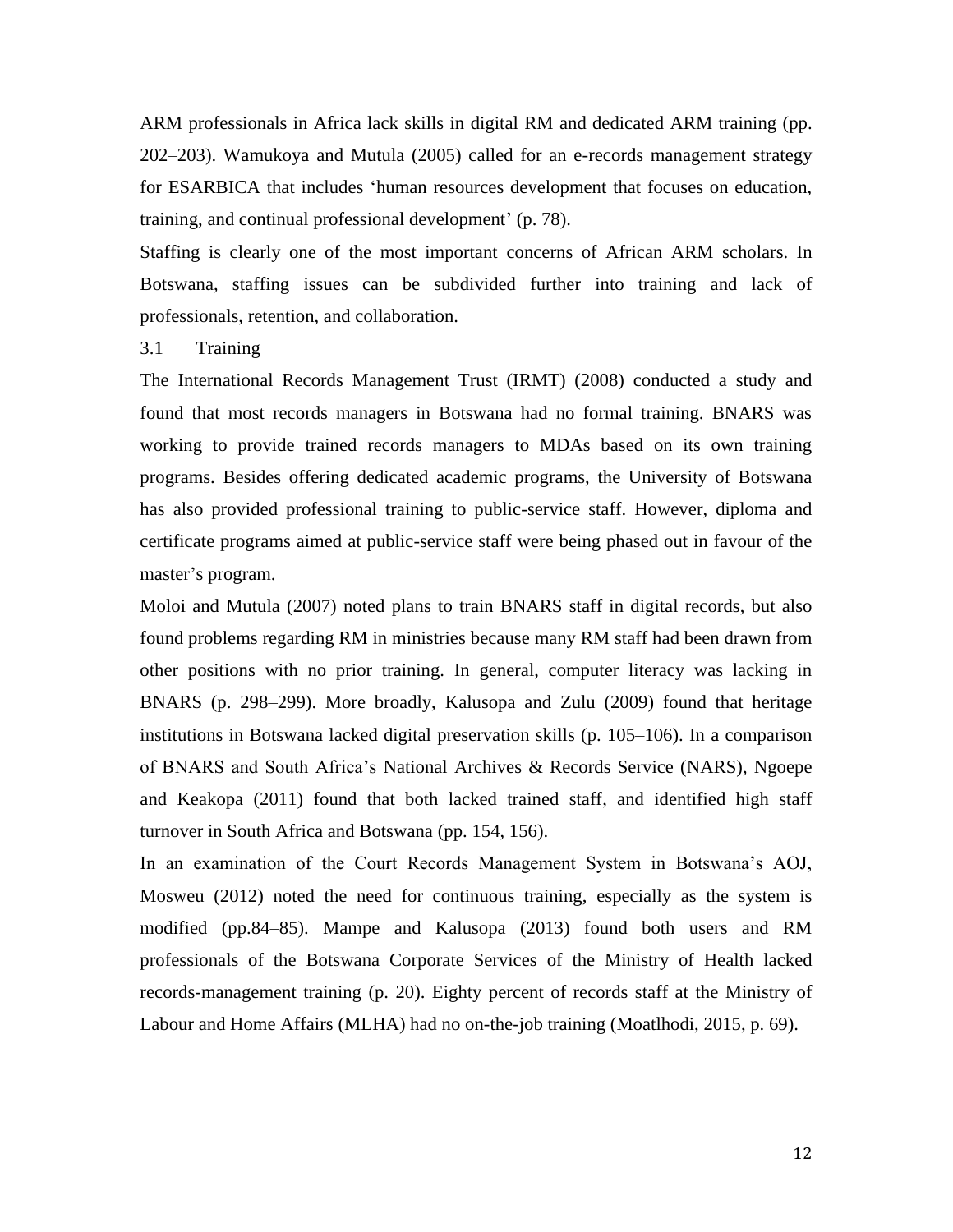Botswana's training reality broadly matches that of the rest of ESARBICA. The presence of the University of Botswana's well-regarded archival training program does offer some hope for ameliorating the situation.

### 3.2 Lack of RM Professionals and Staff-Retention Problems

Lack of RM professionals and an inability to retain staff vex both Africa and Botswana. A lack of skilled workforce is a problem for the ARM profession across sub–Saharan Africa (Tough, 2009, p. 197). Similarly, Wamukoya and Mutula (2005) have noted the lack of digital-records skills among ESARBICA ARM professionals (p. 75). In Botswana, a lack of skilled personnel and an inability to retain staff due to pay issues have hampered the activities of BNARS (Ramokate and Moatlhodi, 2010, p. 77–78). Although BNARS has previously sent staff for further education in ARM Master's programs, these students thereafter abandoned BNARS for better paying opportunities (IRMT, 2008, p. 15).

## 3.3 Professional Collaborations

Better professional collaboration is a common desire of scholars studying ARM in Africa. Ensuring effective ARM requires understanding between ARM professionals and their departmental managers (Barata, Kutzner and Wamukoya, 2001, p. 42). Keakopa (2002) calls for

linkages and cooperation between archivists, records managers, legal staff, programme managers, clients and counterparts in IT for the development of record keeping systems. IT managers are needed mainly to help design systems to keep records. There is also a need for programmes and approaches appropriate for business.  $(p. 47)$ 

Elsewhere, Keakopa (2010) reiterates the sentiments above by calling for strong partnerships not only between ARM professionals, but also with other stakeholders such as ICTs and cultural institutions (pp. 71–72). On a subtler note, Kemoni, Ngulube, and Stilwell (2007) argue that archives and records-management professionals need close collaboration to realize all possible benefits of records (p. 16–17). Finally, Ngulube (2007) argues that ESARBICA should foster partnerships between ARM professionals and those working in museums, art galleries, and other heritage institutions (p. 165).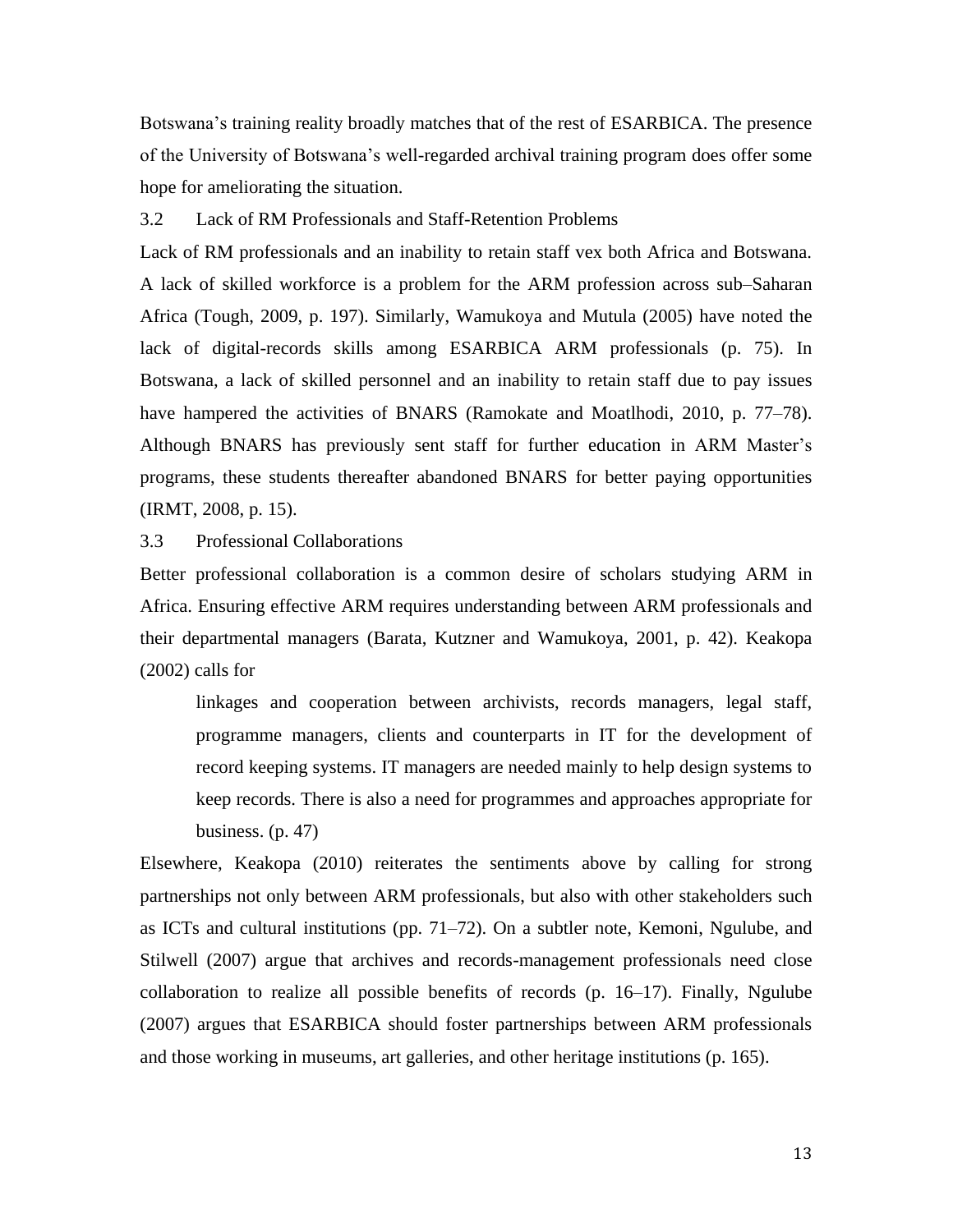Although professional collaboration is not clearly identified as a problem in literature regarding Botswana, its presence in the general literature would lend credence to the idea of taking it into consideration in the context of Botswana. Its absence from the specific literature on Botswana shows that this may have potential for future research.

# **4. Decentralization of Records Management**

Botswana's e-government strategy (Botswana Government, 2011) identifies decentralized records-management plans as a minor problem affecting the country's public service. The Botswana Government (2011) describes a situation in which some ministries attempted to create customer relationship management, records management, or document management solutions for their own department, without considering effects on other departments (p.16). The e-government strategy aimed to ameliorate this problem, partly by instituting a technical cluster system to avoid redundancy when implementing new systems (p. 29).

# **5. Policy**

Many authors identify the problem of a lack of RM policies. Discussing Africa generally, Tough (2004) argues that the policies South Africa's NARS has developed can serve as a starting point for other nations looking to implement RM standards (p. 11–12). A lack of preservation policies can lead to problems such as poor climate controls in archives (Ngulube 2005, p. 159). Policy frameworks for ARM in ESARBICA have been described as weak (Ngulube and Tafor 2006, p. 61).

# 5.1 Lack of Policies

The state of recordkeeping policy in Botswana parallels findings from the rest of Africa. Moloi and Mutula (2007) found that Botswana had no policy for records management or digital records management (p. 298). The same authors also discussed Botswana's ICT policy in its draft phase and claimed that it only addressed archives and not records management, a problem that the final version would have addressed. In a survey of digital heritage institutions in Botswana, only 14.3% had an access policy for digital materials, leaving 'terms of access to digital resources by members of the general public in most heritage organisations . . . undefined' (Kalusopa and Zulu, 2009, p. 104). Similarly, only 14.3% of the institutions had policies for the selection of digital materials (p. 105). In other articles, Kalusopa (2011, 2008) also found that labour organizations in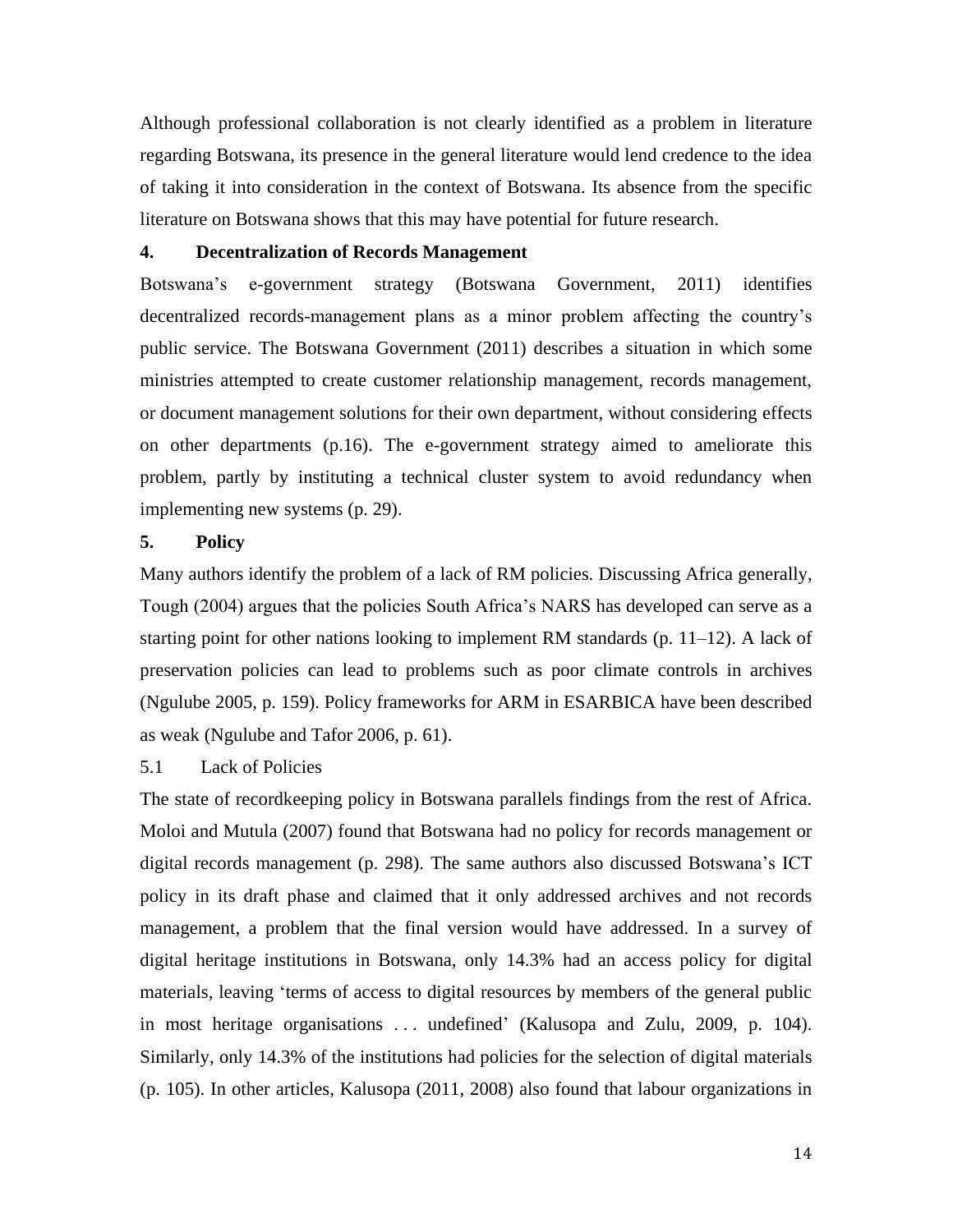Botswana possessed no RM policies (p. 209), nor any national policy framework on digital preservation, and thus few digital preservation policies in public bodies (p. 106). The IRMT (2008) focuses on the *Maitlamo* ICT policy and concludes that effective egovernment in Botswana requires greater attention to paper and digital records (p. 18). Moloi (2009) states that at the time of writing, Botswana did not possess a records or digital records policy (p. 112–13). Around the same time, the national archives of Botswana had no policies for managing electronic records (Keakopa, 2006, p. 255).

We can also examine the lack of policies on a more granular level. For example, although Gaborone City Council possesses a Records Management Unit, it lacks both recordsmanagement policy and e-record policy (Tshotlo and Mnjama, 2010, p. 10–11). The authors recommend creating such a policy (p. 19). The Gaborone Magisterial District lacked records-management policy as of 2012 (Mosweu, 2012, p. 78). Labour organisations in Botswana also lack records policies, as the legislative framework for records provides no guidance on setting policies. For labour organisations that desire such policies, the authors of the study in question recommend that policies be drawn from other countries including South Africa, the UK, the USA, and Australia (Kalusopa and Ngulube 2012, p. 12). Other organisations that lacked records policies included the Botswana Meat Commission (Mnjama, 2000, p. 73) and the MLHA (Moatlhodi 2015, p. 62, 64).

As part of the National E-Government Strategy (Botswana Government, 2011), an egovernment Technical Blueprint and Rationalisation Plan will apparently 'facilitate[e] the review and promulgation of policy and service delivery standards such as . . . Electronic Records and Document Management' (p. 23). This gives some hope for future policy improvement. Unlike legislation, where Botswana shows clear signs of continued improvement, policy is a weak area for Botswana.

On a tangentially related note, Mutula and van Brakel (2006) found that many small enterprises in Botswana had no information-management policies. Although information management constitutes a discipline separate from records management, they are often interrelated in small organisations (Shepherd and Yeo, 2003, p. 18).

## **5.2 Lack of Supporting ICT Policies**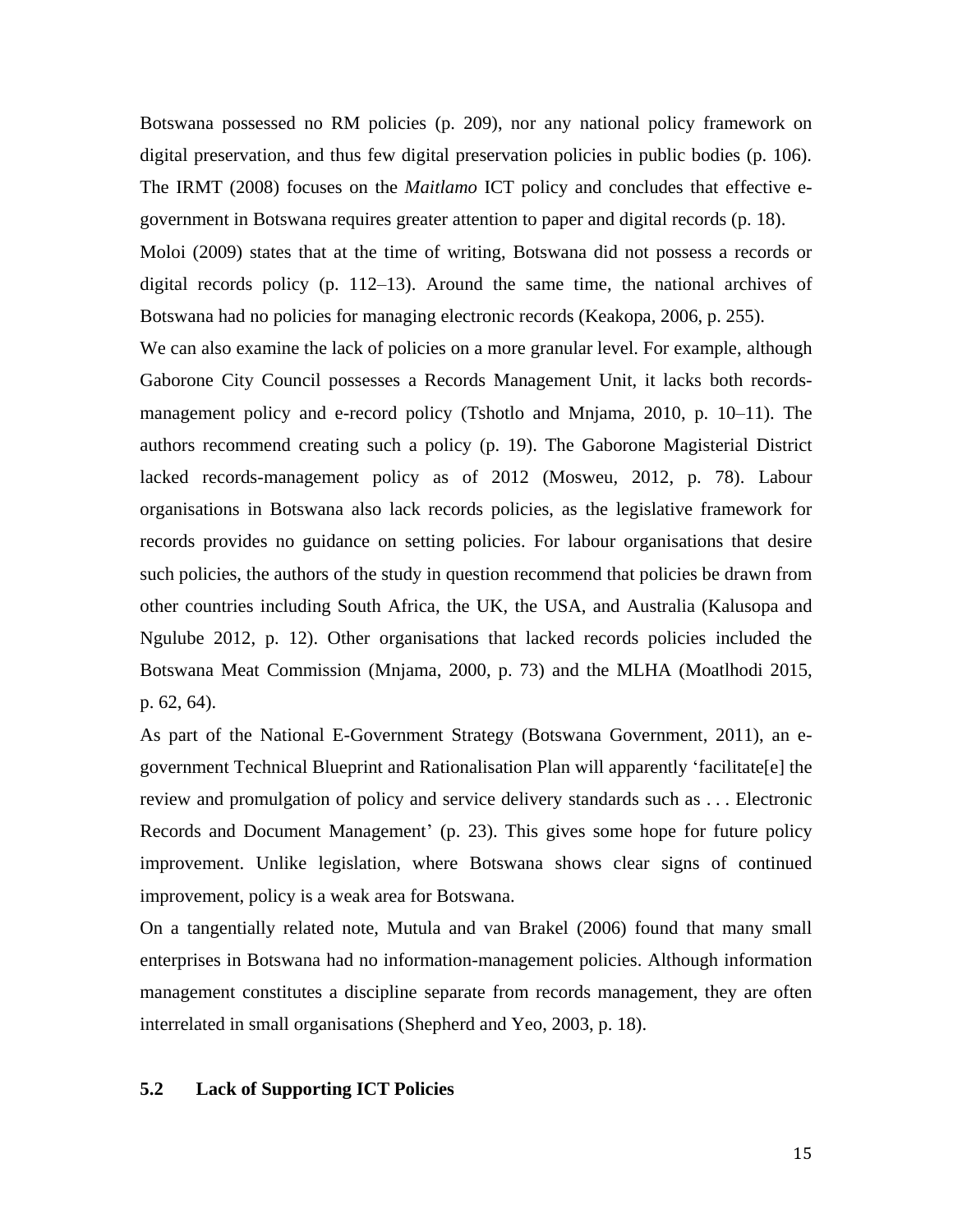Many writers examining Africa identify lack of ICT policies as a dangerous problem. Ngulube (2004) argues that although ICT implementations in sub-Saharan Africa have facilitated access to information, they have also made the long-term preservation of that material much more difficult (p. 152). Ensuring that ICT and RM interact effectively requires policy.

In the Botswanan context, Botswana's E-Government Strategy (Botswana Government, 2011) does include specific reference to archives and records management, showing that the government at least partially recognizes the concerns that Ngulube (2004) outlines regarding the lack of ICT and ARM integration in sub-Saharan Africa. Keakopa (2006) takes a very different view and argues that ICTs are well integrated with digital recordkeeping in Botswana, and that the future improvement of Botswana's ARM relies on policies and staffing (pp. 213–214). These author's opinions diverge, but many others identify a lack of ICT policies as a problem.

Moloi and Mutula (2007) describe Botswana's ICT infrastructure as well developed (p. 299–300), but its ability to aid in effective recordkeeping requires development of policies for digital records and training (p. 302). Mosweu (2012) describes the ICT initiative of the Court Records Management System, noting that lack of digital records and access policies (p. 81), retention and disposition scheduling (p. 84), and continuous training (p. 81–82) hamper its effectiveness.

Mutula and Kalaote (2010) show that Botswana's ICT policy makes no provision for the use of open-source software, and as a partial result, use of open-source software in the public service is low (p. 69). These authors identify lack of policies as one of the reasons for limited use of open-source software (p. 74) and poor or no ICT skills (p. 77). Although ICT adoption in Botswana is high, failure to address problems of policy in a systematic way hampers its full use.

### **6. Lack of Digital Records Management**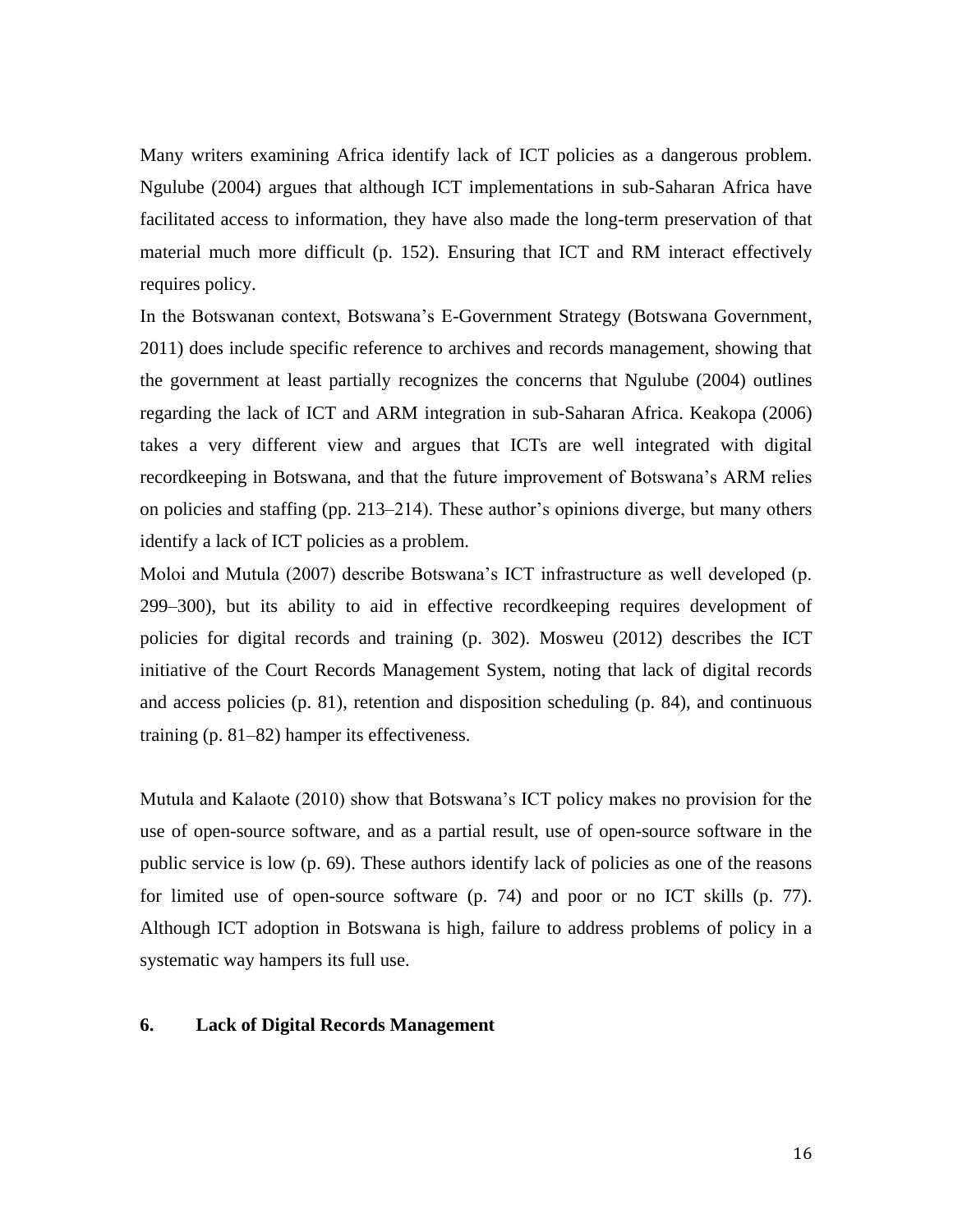Institutions across Africa may be managing records manually and generating digital records. However, they may not be managing their *digital* records, either manually (by printing them) or in an electronic environment.

Many African nations adopt ICT infrastructure without strong records management or digital records management in place (Asogwa, 2012, p. 203). Keakopa (2002) says of ESARBICA that;

electronic records programmes have to be made core functions of the national archives for it to succeed. This should be clearly stated in the archival legislation so that the archives could have authority to manage electronic records throughout their life cycle and have their services accepted by those they work with. The archivist's contributions in drafting legislation cannot be overemphasized. (p. 47)

Many countries in Sub Saharan Africa have not been addressing digital records (Ngulube, 2004, p. 152). Most sub-Saharan archives failed to address electronic recordkeeping in the 1990s (Tough 2009, p. 194). In Botswana, the situation is broadly similar. According to Moloi and Mutula (2007), digital records management in Botswana is in its infancy (p. 294), but examples of digital RM do exist. Keakopa (2006) notes one area where digital RM is in use, having found the Botswana Ministry of Health generating digital records in accounting, finance, human resources, and health care, and using Microsoft applications and a MEDITECH Oracle software package to manage them (pp. 153–154). However, emails were not being captured as records (p. 154). Much of the actual management of records is still performed manually for legal reasons (p. 155–6).

The IRMT (2008) found that in the case of Botswana's Ministry of Land and Housing's ICT-based land systems, knowledge about how to capture and preserve digital records was low, with no evidence that system design had taken account of these functions (pp. 15–16). Additionally, paper recordkeeping at the Ministry was poor, with little understanding of the interconnection between paper and digital records that the Ministry was generating (p. 16). Moloi (2009) found 'a lack of defined records management and archiving infrastructure' in the public service in Botswana (p. 114). Tshotlo and Mnjama (2010) found that the Gaborone City Council records management unit (p. 20) had no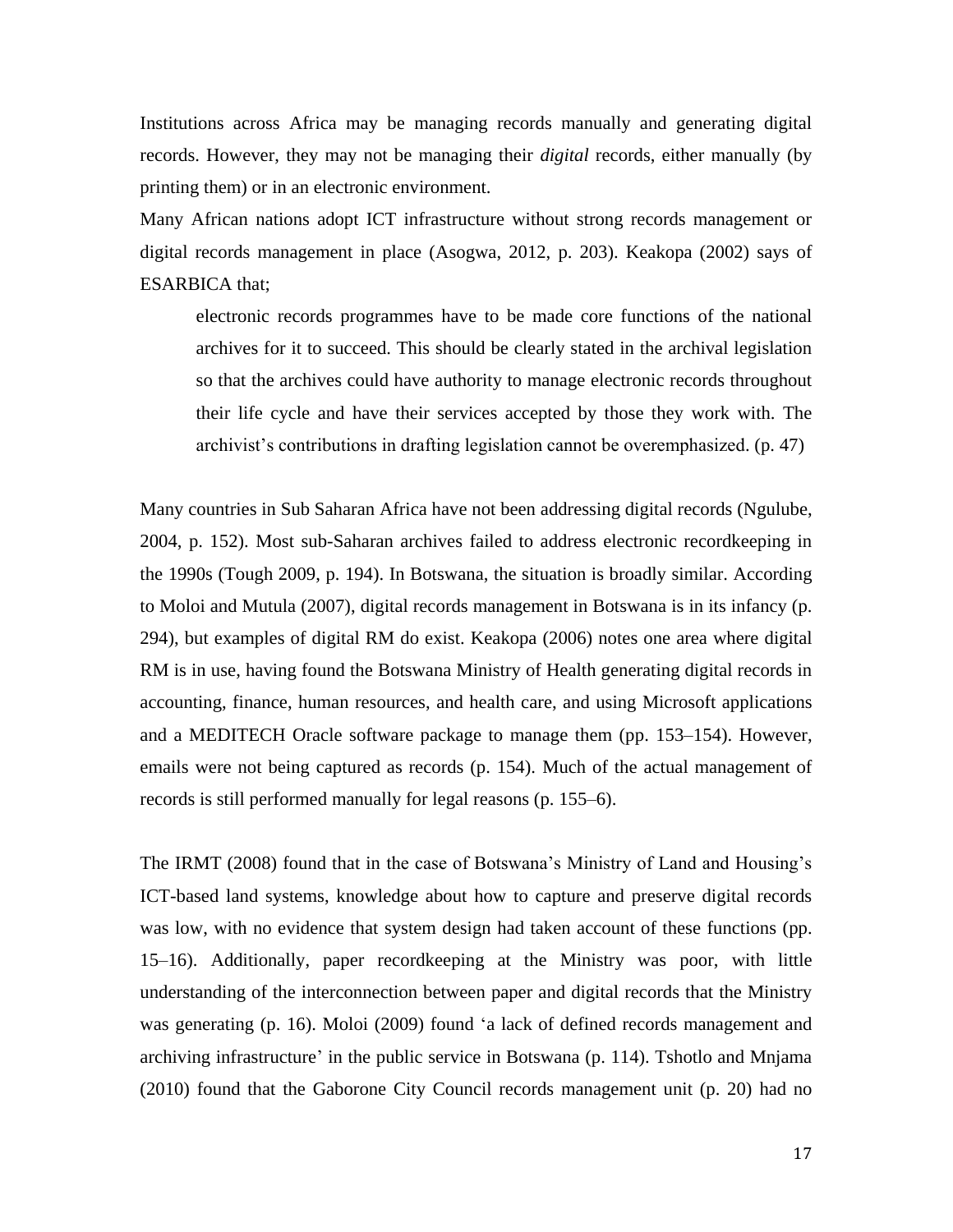link to ICT utilised there (p. 30). Although generating digital records, staff was generally unaware of this (p. 31). Labour organizations in Botswana have been slow to adopt ICTs and have generally poor digital-records readiness (Kalusopa, 2011, p. 213; Kalusopa and Ngulube, 2012, p. 12). Mosweu (2012) found that a lack of policies and expertise hampered digital RM in Botswana (p. 302). The Ministry of Labour and Home Affairs participated in the National Archives & Records Management System (NARMS) EDRMS project, but guidance from BNARS to ministry staff had been limited (Moatlhodi 2014, p. 68–69).

The state of digital RM in Botswana presents us with contrasts. Although in some cases it exists, it may be partial or limited. Moatlhodi (2014) sums up the state of digital RM well by arguing that at the time of writing, the overall records system in Botswana was a hybrid manual and electronic practice (p. 123). Although Botswana has good ICT infrastructure, forward-looking and active policymaking, and strong educational infrastructure on which to draw, it has not effectively capitalized on these strengths when it comes to digital ARM.

#### **7. Enterprise-Wide System and ECM Implementations**

Despite some of the weaknesses noted above, Botswana possesses a good ICT infrastructure, widespread use of ICT in the public service, and progressive plans for improvement. A number of these ICTs constitute enterprise-wide systems and potential Enterprise Content Management applications, or ECMs.

ECMs have been described as strategies, methods and tools used to capture, manage, store, preserve and deliver content and documents related to organizational processes. ECM tools and strategies allow the management of an organization's unstructured information, wherever that information exists' (AIIM, 2010). ECMs manage all kinds of relevant information for an organisation, including items that may be records. ECMs may have a recordkeeping component, or they may require intervention to identify and capture records. Enterprise wide systems resemble ECM applications but may lack certain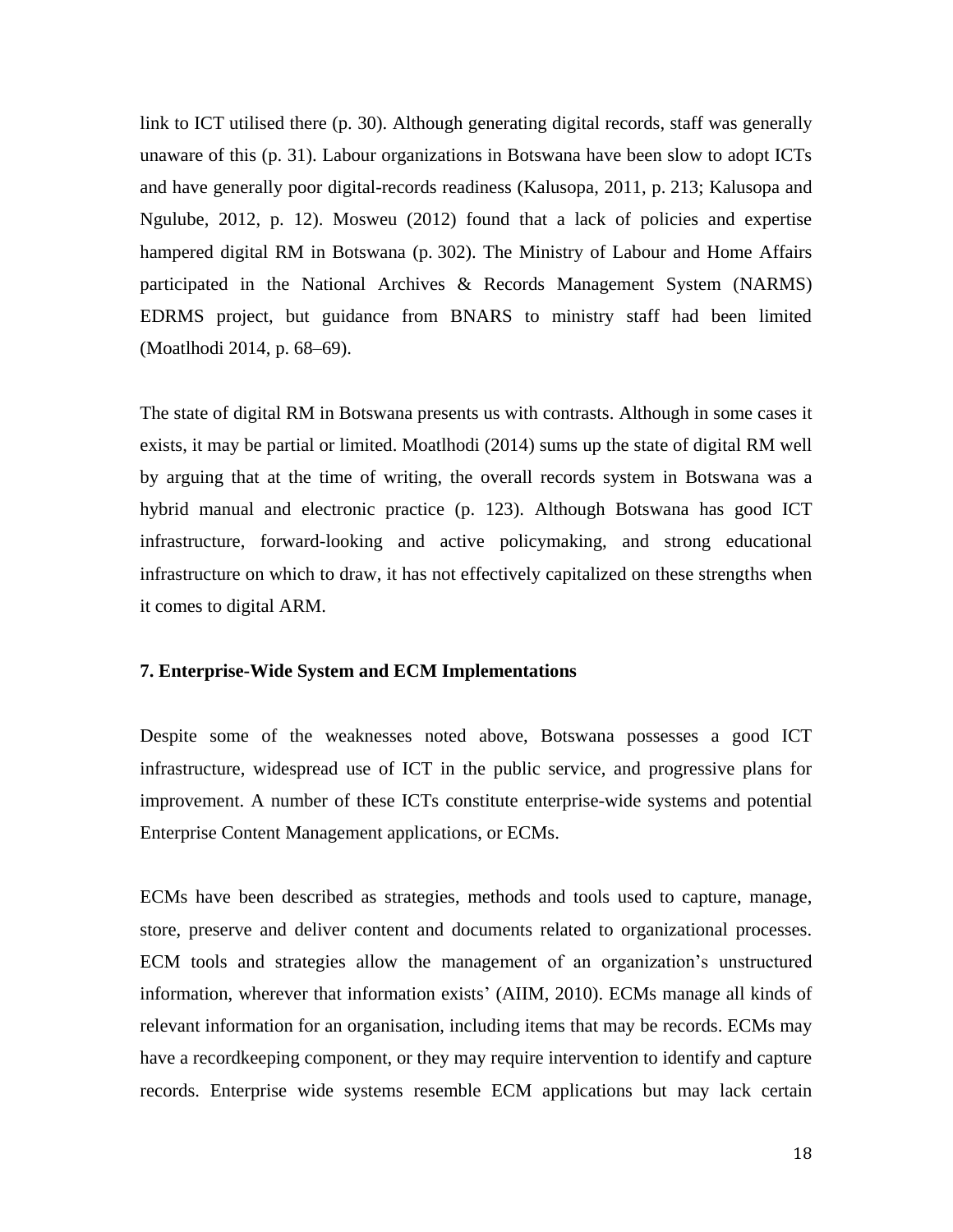functions. Legislation, policy, and staffing challenges complicate Botswana's enterprisewide system and ECM implementations, but they remain good infrastructure on which to build toward a public service that manages digital records efficiently and effectively.

Enterprise-wide system and ECM implementations often rely on cloud computing. Not enough information could be gleaned from this review to determine if any of the systems or ECMs described below were hosted in the cloud.

### 7.1 **ECM Descriptions**

Among other examples, the most important enterprise-wide system in the Botswana public service is the Government Data Network (GDN). The government of Botswana describes the GDN as the 'basic technology platform for the rollout of e-Government services' (Botswana Government, 2011, p. 8). Most important for records management is the implementation of a NARMS by BNARS. Botswana's e-government strategy describes the purpose of this program as 'to provide on-line management of all government information' (p. 15). Moatlhodi (2015) provides further context by noting that this application is an EDRMS based on the off-the-shelf HP TRIM service (p. 4). Another important set of enterprise-wide systems comprises the various systems Botswana has implemented to try to manage its lands. An IRMT (2008) case study notes four electronic land-management information systems: the Land Inventory for Tribal Land Boards of Botswana (LYNSIS), a Botswana Land Integrated System (BLIS), and a State Land Information Management System (SLIMS) with a parallel Tribal Land Information Management System (TLIMS) (p. 10). All have attempted to address various aspects of land information management. At the time of the IRMT report, SLIMS and TLIMS were current. The Department of Tertiary Education Financing possesses a Student Loan Management System (Mosweu, Mutshewa and Bwalya, 2014, p. 242). Little further information was available. Botswana's Ministry of Trade and Industry possesses an EDRMS known as the Document Management Workflow System (DWMS) (Moatlhodi, 2015, p. 72; Mosweu, Athulang, and Bwalya, 2014). Mosweu (2012) notes that Botswana's Department of the AOJ possesses a Court Records Management System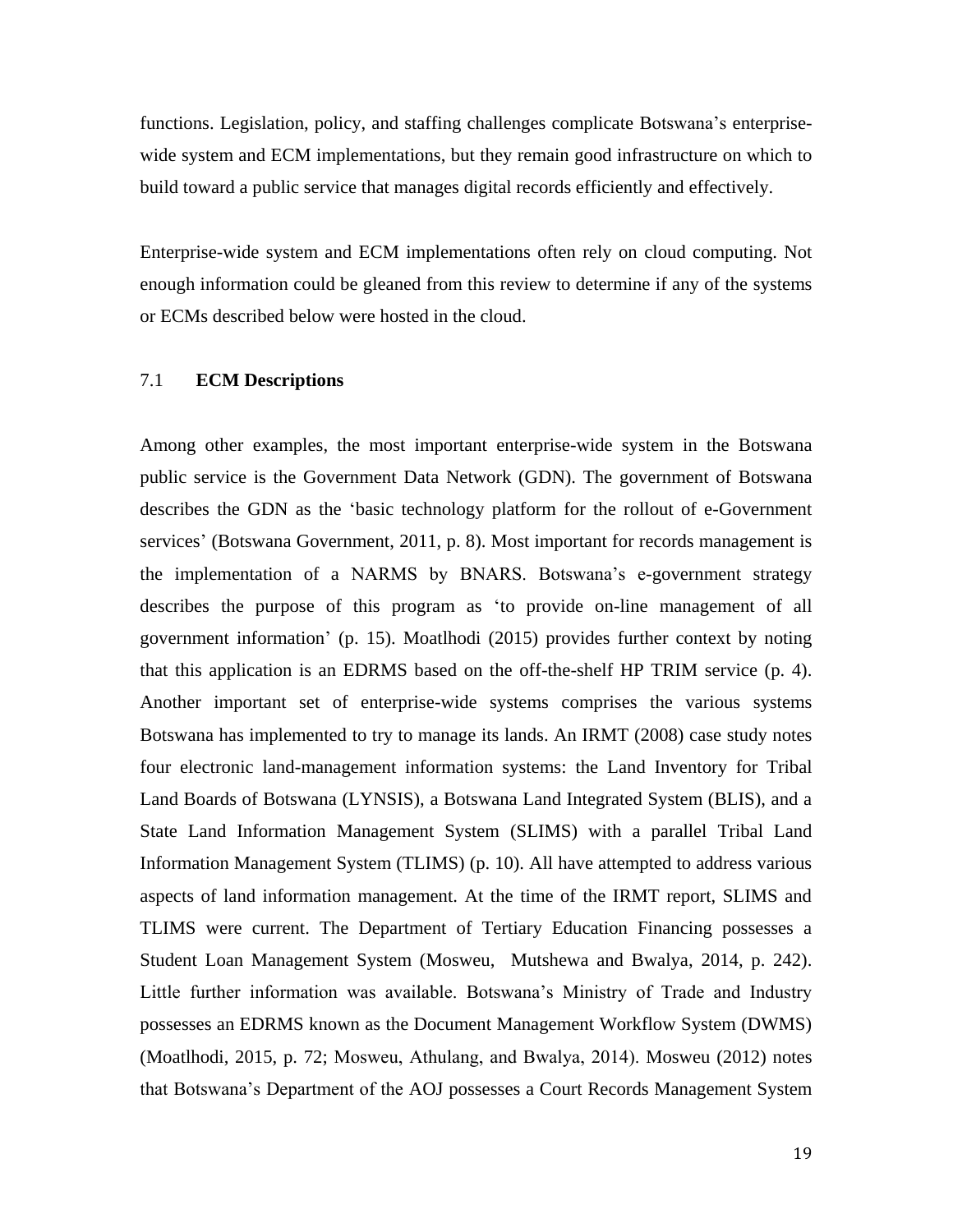(CRMS). The *Maitlamo* ICT policy document briefly describes a Police Private Network (Mosweu 2012, p. 4). Its juxtaposition with the GDN would suggest that they are related in some way. Botswana's E–Government Strategy (2011) also presents a multitude of other potential enterprise-wide systems and a complex diagram showing a variety of systems and their proposed linkages (pp. 15, 17). Nkwe (2010) provides further context by showing which of these systems are confirmed to be ICT based (p. 44), although whether all items shown in the E–Government Strategy diagram are computerized is not clear.

### 7.2 Context

In this section, each identified enterprise-wide system will be contextualized from the perspective of ARM integration. The identified Botswana enterprise-wide systems are subject to many of the challenges discussed in this paper. As established earlier, these systems can include records-management functions or require intervention to determine and manage records. These functions and interventions are noted where they can be determined.

#### **Government Data Network**

Although it forms an important part of Botswana's information infrastructure, little contextualizing information is available about the GDN. The National E–Strategy (Botswana Government, 2011) calls it a 'basic technology platform for the rollout of e– Government services,' commenting that it is 20 years old (p. 8). The strategy suggests that upgrades are both necessary and forthcoming. Describing the RM challenges that the GDN faces due to the lack of specific information on its workings is difficult. Government of Botswana (2004) does note that it provides 'connectivity to all government departments and agencies via high-speed Internet and satellite links' (p. 4), suggesting that it is an infrastructure tool rather than a precise content-management system.

#### **National Archives and Records Management System**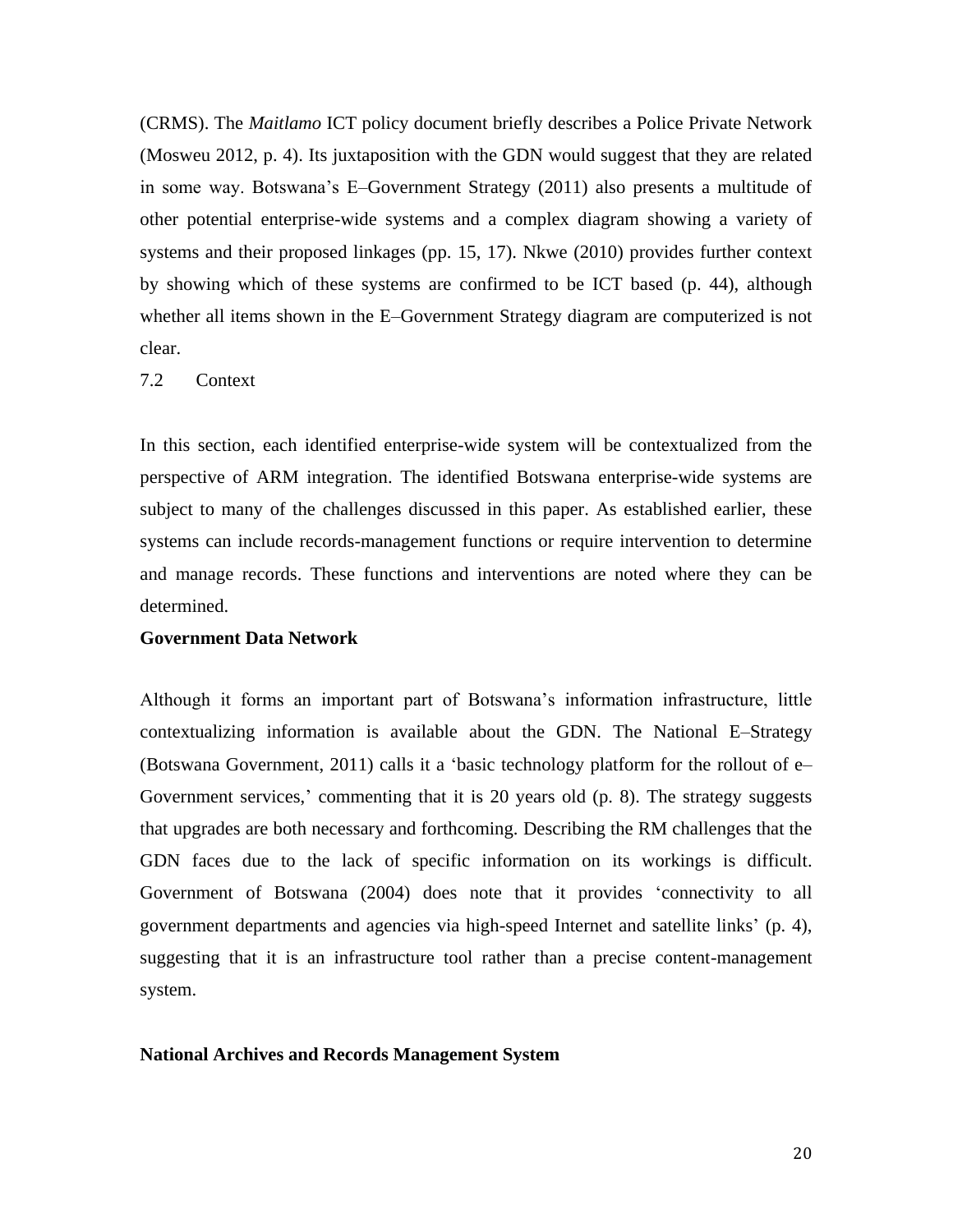NARMS is an ARM–focused initiative that aims to provide ARM for Botswana. Moatlhodi (2015) gives the most information about this application, including that it is based on the HP TRIM platform, and is essentially a nationwide EDRMS (p. 4).

With that in mind, policy is the challenge that affects NARMS. Because BNARS is responsible for public-sector ARM, ensuring its smooth functioning and effective ARM at the national, ministerial, and other levels requires clear policy. The ARM implications of NARMS are that with good policies and other supports, it is well placed to begin managing the electronic records that other public-sector organizations are producing. It also certainly constitutes an enterprise-wide system with a records-management component. Staffing is also a concern, as EDRMS implementations are often noted as requiring continuous training (Mutimba, 2014, pp. 52–53).

### **Electronic Land Management Information Systems**

Botswana has long been interested in electronic land information systems and has made multiple attempts to institute working applications. Citizen complaints regarding Land Boards, which administer land in Botswana, motivated this interest (IRMT, 2008, p. 7). The first attempt was LYNSIS, which never received a full implementation due to training problems (p. 10). This was followed by BLIS in the mid-1990s. Designed to improve land-allocation management, BLIS was Oracle-based and involved inputting information from paper files, not digital records. BLIS was ultimately jettisoned due to its inability to interoperate with other systems and concerns about data quality (p. 10). In 2002, the State Land Information Management System (SLIMS) was introduced, dealing with the 'allocation of plots of land and to assist in the management of state land.' It 'aimed to interface with systems in the Deeds Registry, Department of Surveys and Mapping, Botswana Housing Corporation and the Department of Town and Regional Planning' (p. 10). SLIMS included some data from BLIS, which had been 'archived' in some fashion (p. 10). Finally and concurrently, Botswana created the Tribal Land Information Management System (TLIMS). TLIMS 'automate[s] land allocation at the Land Board level' and 'process[es] applications [and] manage[s] tribal land electronically.' It also facilitates data sharing between land boards and other government departments (p. 10). Further information is available regarding TLIMS, including that it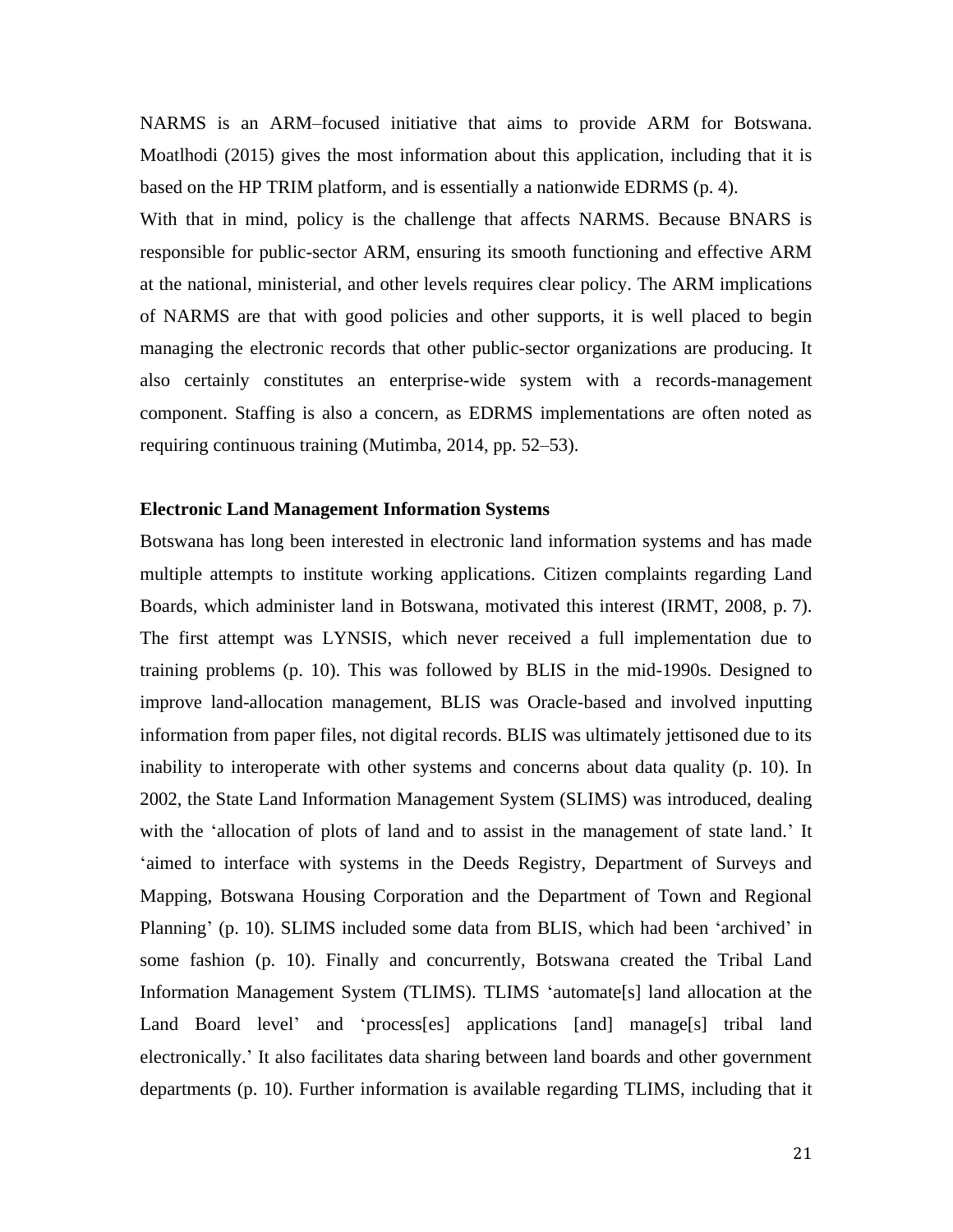used 'MS SQL 2000 as the backend and Visual Basic as the front end' (p. 11). TLIMS is described as 'distributed,' implying a cloud-like service, although the IRMT (2008) also notes that the intention is to host it on a server at the Department of Land Board Services (p. 12).

The challenge most applicable to Botswana's land systems is training. With the use of multiple systems and system failures in the past, it is likely that staff may not be committed to use of the current systems and may neglect training.

Botswana's land systems clearly constitute enterprise-wide systems, as they manage multiple kinds of information related to land. However, it does not appear that records management is a major concern. The IRMT (2008) notes that it was 'unclear how electronic records produced by TLIMS, or indeed any other new government information system would be managed in the longer term' (p. 17). The authors of the report call for a prominent role for BNARS. It was unclear from the literature whether these systems come under the recordkeeping purview of NARMS.

# **Student Loan Management System**

The Student Loan Management System is an e-government initiative of the Department for Tertiary Education Financing (Mosweu, Mutshewa and Bwalya, 2014). Very little information was available about this initiative other than that it managed various kinds of data related to student loans, and that it was underutilised due to poor staff technical skills (p. 242). It may constitute an enterprise-wide system.

# **Document Workflow Management System**

The DWMS is an EDRMS implementation at Botswana's Ministry of Trade and Industry (Moatlhodi, 2015. p. 72; Mosweu, Mutshewa and Bwalya, 2014). Little further information is available. As an EDRMS, it is likely acting as an enterprise-wide system. The challenge it appears to face is decentralization, as other writers have noted the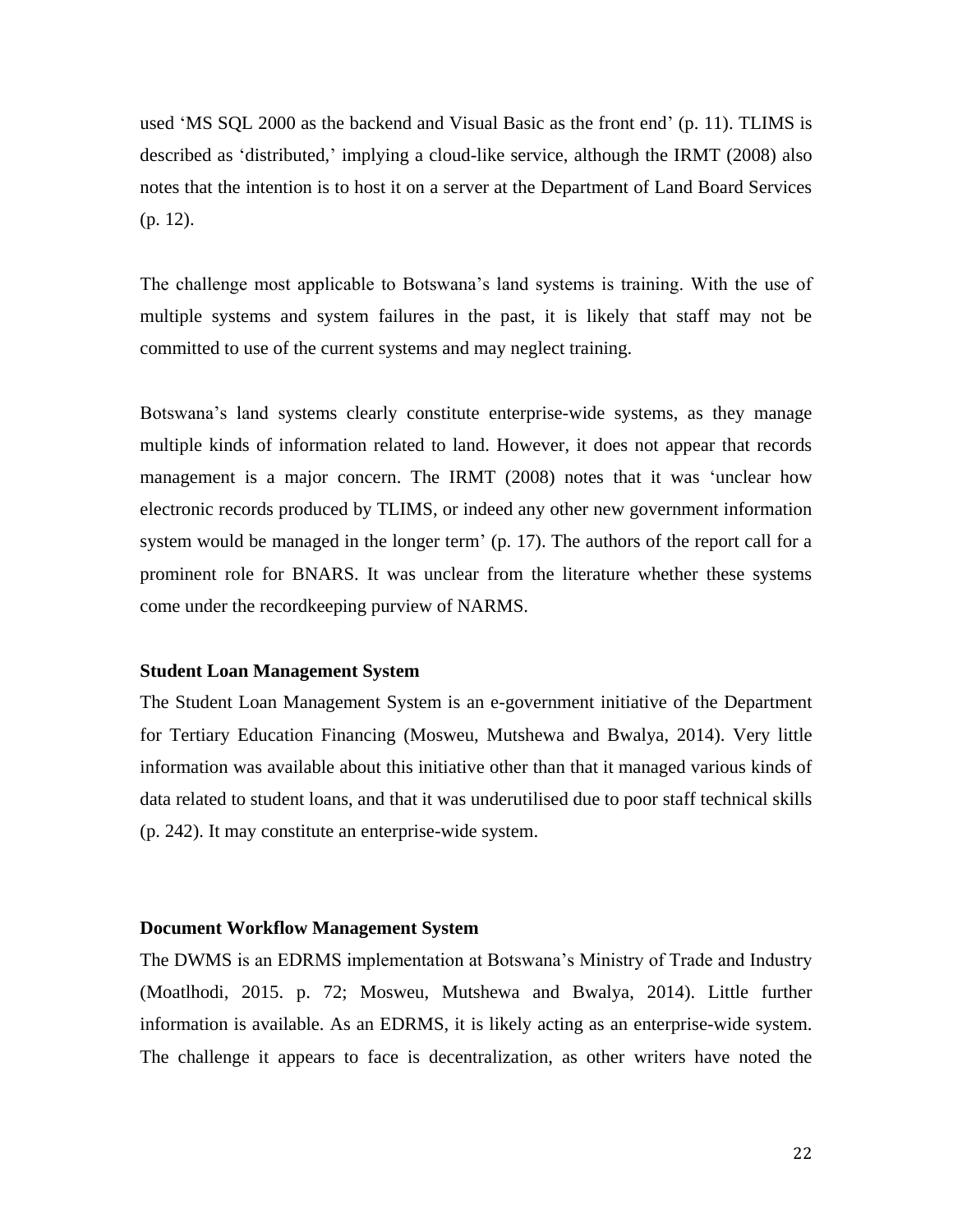existence of BNAR's NARMS EDRMS. How the two interoperate would require further research.

#### **Court Records Management System**

The CRMS is part of the Botswana Department of the AOJ. Mosweu (2012) describes its purpose as to 'improve service delivery. . . through its capacity to capture, store, and retrieve accurate and current case files. The system was generally meant to expedite the process of case management and thus improve the delivery of justice in Botswana' (p. 12). It was first adopted in 2006 (p. 56).

Challenges that the CRMS faces include a general lack of digital RM. Mosweu (2012) notes that no archival appraisal has been performed on the records (p. 74), that BNARS was not prepared to accept electronic records (p. 77), and that the Department lacked an RM policy and disposition schedule (p. 84). Another challenge is collaboration, as Mosweu notes that some stakeholders cannot access relevant case files (p. 81). Finally, Mosweu notes that for the system to be effective requires continuous staff training (p. 84). The CRMS likely constitutes an enterprise-wide system. The challenges noted above make it unclear how records held in the CRMS are managed in the long term.

#### **Police Private Network**

The Police Private Network is a system mentioned by the Botswana Government (2004) in conjunction with the GDN, and no further information is provided (p. 4). It likely resembles the GDN, subject to the same challenges and ARM implications.

#### **Others**

Nkwe (2010) and Botswana's E–Government Strategy (Botswana Government, 2011) note many other potential ECMs. However, no additional information is provided for any of these systems and thus no comments of value can be added here. However, it appears that Botswana is well served by several public service ICTs that may also be enterprisewide systems.

#### **8. Conclusions**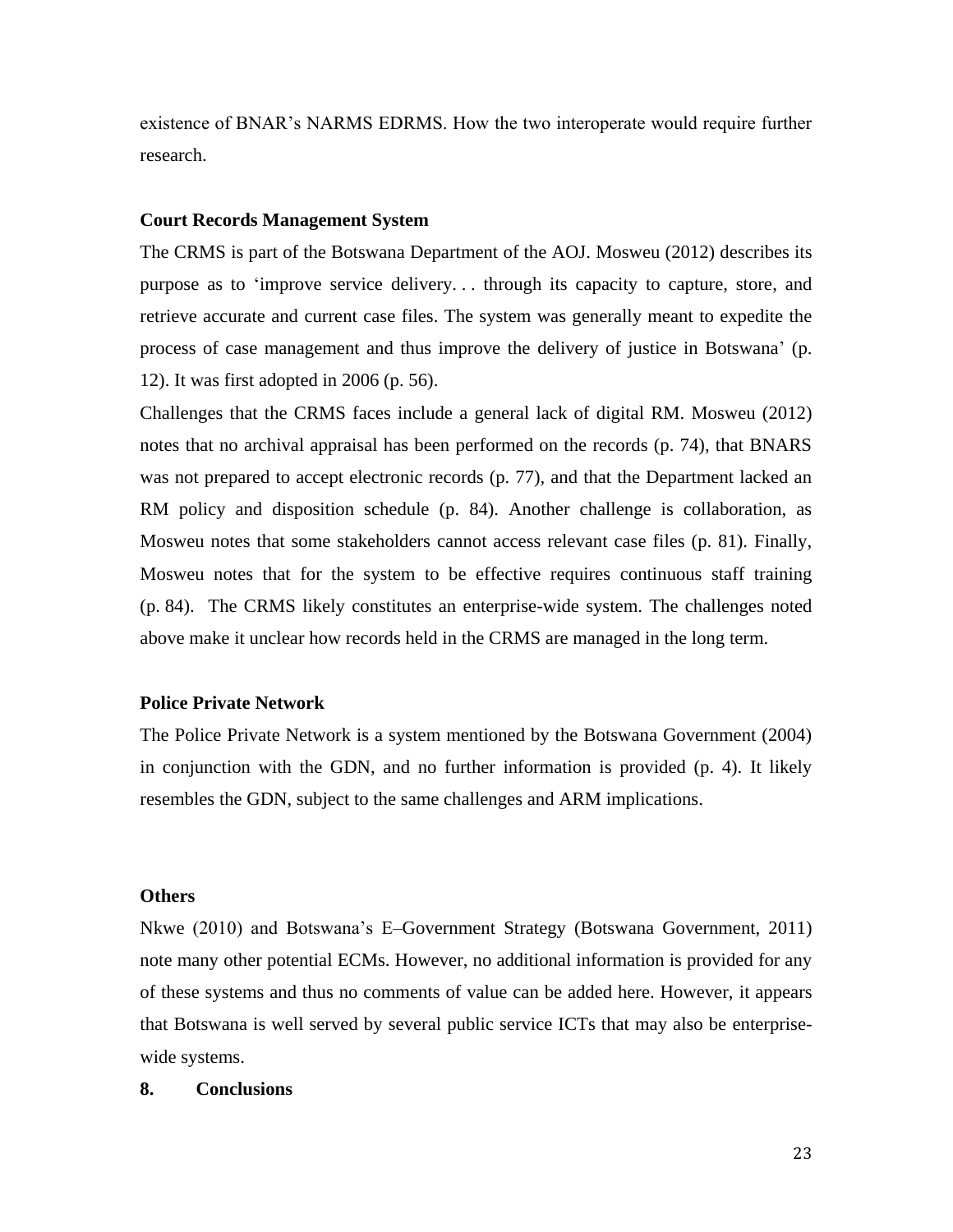Enterprise–wide systems exist in Botswana and are a key part of the public service. They are aspects of Botswana's deep and continued interest in the expansion of its egovernment services. After examining Botswana, we can make several statements regarding the state of its recordkeeping. First, digital records in Botswana's public institutions are managed in a hybrid manual-electronic system, with opportunities for improvement and increased focus on digital RM. Second, the legal context of ARM in Botswana is strong at the national level, but some key pieces of legislation, such as FOI and Access-to-Information, remain to be implemented. Botswana's ARM education programs, although recognized as strong, have not been effectively utilised for the benefit of the public service, most notably due to failures on the part of government to retain staff. Finally, e-government ICTs have penetrated many or most of Botswana's publicsector institutions, even if they do not necessarily interoperate with ARM systems

Although this review has identified several enterprise-wide systems in the public service of Botswana, it is unknown whether any of them were cloud-based. Although their connections to ARM practice were not always clear, Botswana has a stated interest in connecting its ICT and e-government initiatives to ARM (Botswana Government, 2011), providing hope for progress in this area.

The challenges that Botswana faces regarding its ARM, e-government, and ICT initiatives are important, but not insurmountable. The Government of Botswana seems to be aware of them, and its willingness to take on difficult reform issues provides evidence that the future for ARM practice in Botswana is likely to be bright.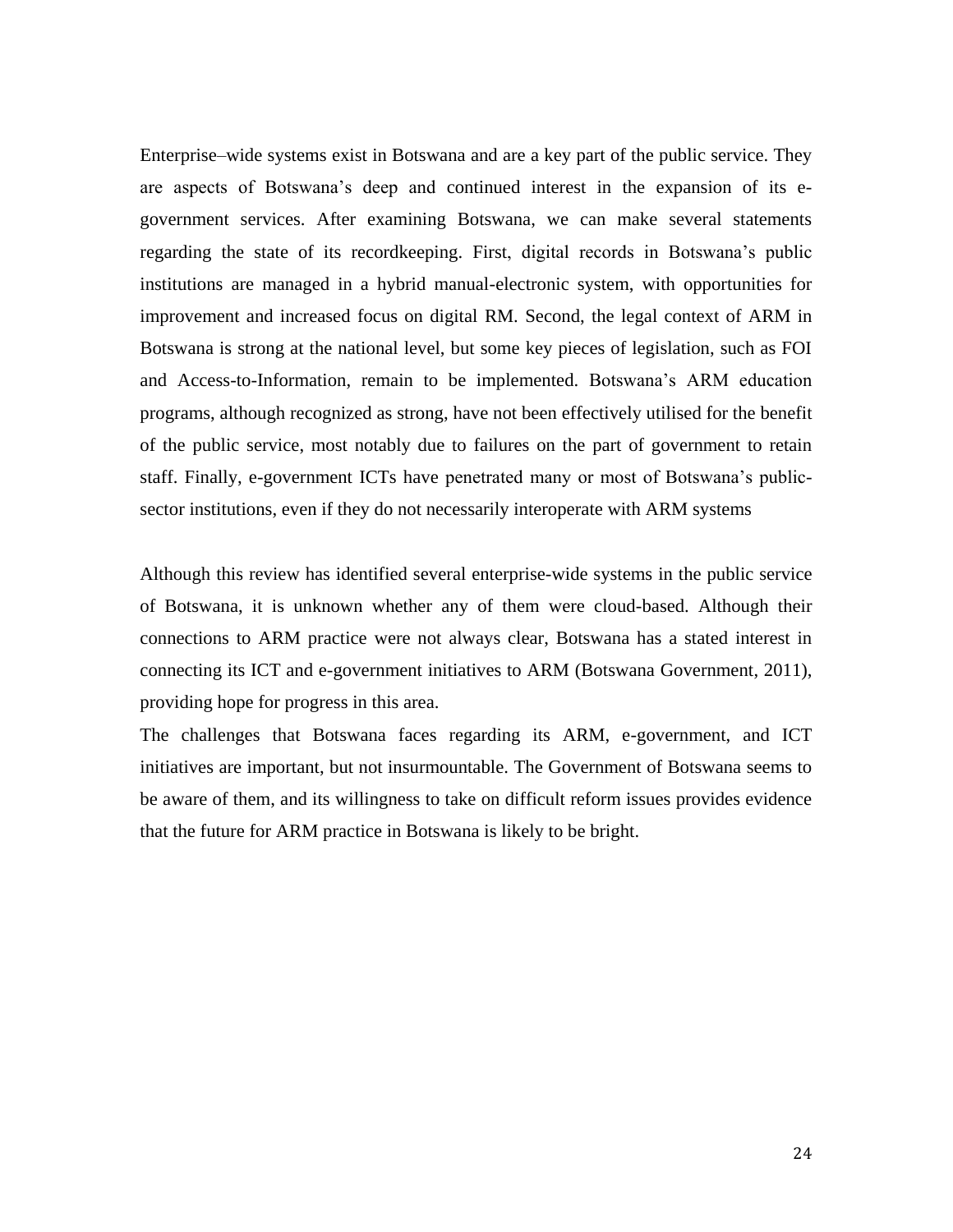### **References**

- Afolabi, M. (1993) 'Education and training of archivists, manuscript curators and records managers in Africa', *Archivaria*: [Proceedings of the ACA Seventeenth Annual](https://archivaria.ca/index.php/archivaria/issue/view/394)  [Conference, Montreal 12-15 September 1992 \(Spring 1993\)](https://archivaria.ca/index.php/archivaria/issue/view/394) 35, pp. 324–334.
- AIIM. (2010) 'What is enterprise content management? Available at: http://www.aiim.org/What–is–ECM–Enterprise–Content–Management.aspx (Accessed 5 March 2011).
- Asogwa, B.E. (2012) 'The challenge of managing electronic records in developing countries: implications for records managers in sub–Saharan Africa', *Records Management Journal*, 22(3), pp. 198–211.
- Barata, K., Kutzner, F.J. and Wamukoya, J. (2001) 'Records, computers, and resources: a difficult equation for sub–Saharan Africa, *Information Management*, 35(1), pp. 34–42.
- Botswana Government. (2011) 'E–Government Strategy'. Available at: http://www.gov.bw/Global/Portal%20Team/1Gov\_Strategy\_Doc\_2013.pdf (Accessed: 15 November 2015).
- Botswana Government. (2004) 'Maitlamo: Botswana's national ICT policy'. Available at:

http://www.bits.org.bw/downloads/MAITLAMO\_NATIONAL\_ICT\_POLICY.pd f (Accessed: 27 November 2015).

- Bwalya, K.J., Sebina, P.M. and Zulu, S.C. (2015) 'Freedom of information as a catalyst for responsiveness in the e-government environment: a closer look at Botswana.' In Bwalya, K.J. and Mutula, S. (eds.), *Digital Solutions for Contemporary Democracy and Government* (pp. 135–148). Hershey, PA: IGI Global.
- Esselaar, S and Sebusang, S. 2013. *Understanding what is happening in ICT in Botswana: A supply- and demand side analysis of the ICT sector*. Available at: https://researchictafrica.net/publications/Evidence\_for\_ICT\_Policy\_Action/Policy \_Paper\_1\_-\_Understanding\_what\_is\_happening\_in\_ICT\_in\_Botswana.pdf
- International Records Management Trust (IRMT). (2008) 'Fostering trust and transparency in governance: Botswana case study', London: International Records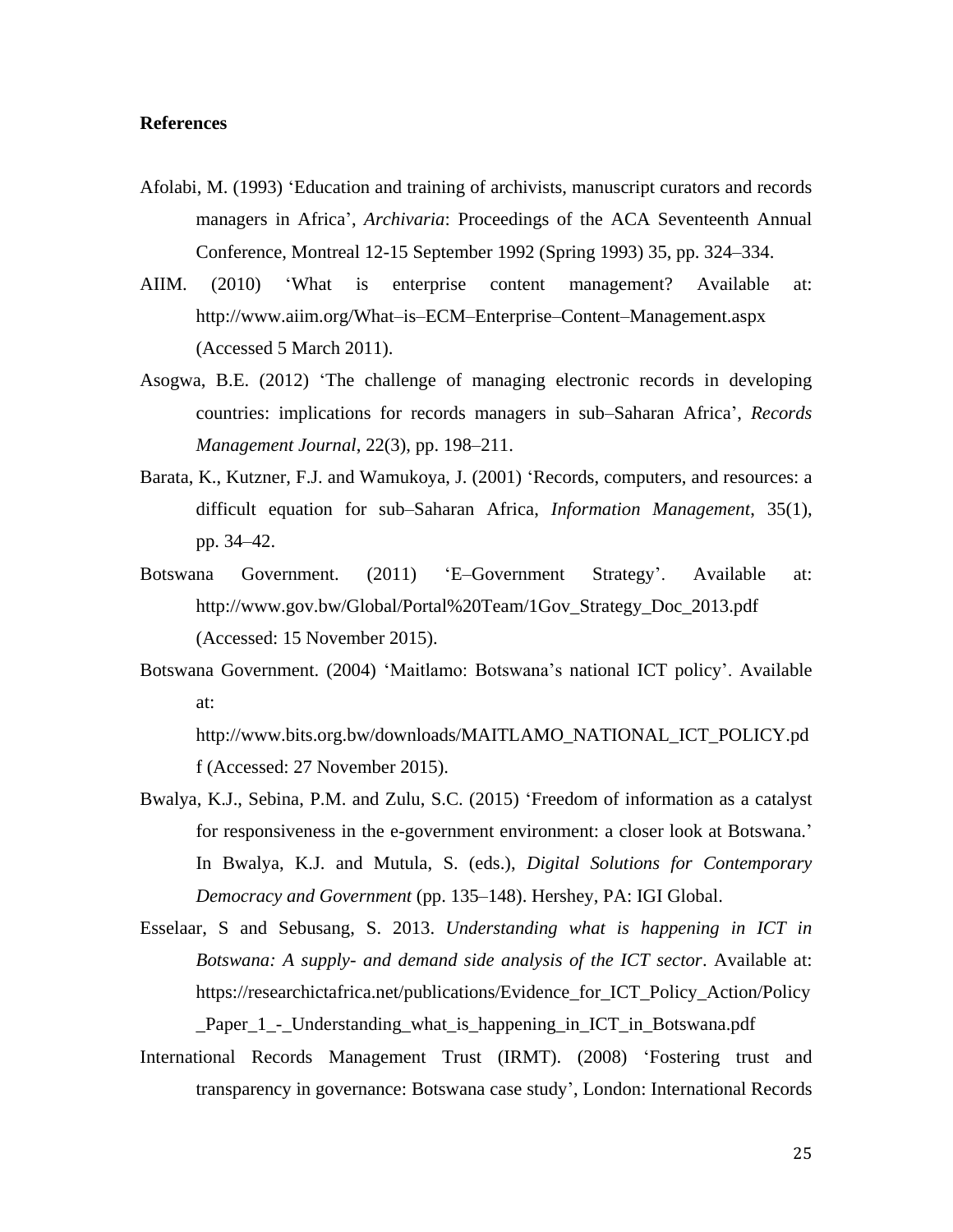Management Trust, available at: http://www.irmt.org/documents/building\_integrity/case\_studies/IRMT\_Case\_Stud y\_Botswana.pdf (Accessed: 27 November 2015).

- Kalusopa, T. (2008) 'Challenges of digital heritage materials preservation in Botswana', *ESARBICA Journal*, 27, pp. 171–202.
- Kalusopa, T. (2010) 'E–record readiness–can we build a contextual and conceptual framework for labour organisations in Botswana?', *ESARBICA Journal: Journal of the Eastern and Southern Africa Regional Branch of the International Council on Archives*, 29, 124-146.
- Kalusopa, T. (2011) *Developing an e–records readiness framework for labour organisations in Botswana*. Unpublished PhD Thesis, University of South Africa, Pretoria.
- Kalusopa, T. and Ngulube, P. (2012) 'Record management practices in labour organizations in Botswana: original research', *South African Journal of Information Management*, 14(1), pp. 1–15.
- Kalusopa, T. and Zulu, S. (2009) 'Digital heritage material preservation in Botswana: problems and prospects', *Collection Building*, 28(3), pp. 98–107.
- Keakopa, M.S. (2002), 'Automated records management systems in the ESARBICA region', *ESARBICA Journal*, (21), pp. 41–48.
- Keakopa, S.M. (2006) *Management of electronic records in Botswana, Namibia and South Africa: opportunities and challenges*. Unpublished PhD thesis, University of London.
- Keakopa, S. (2009) 'A critical review of the literature on electronic records management in the ESARBICA Region', *ESARBICA Journal*, 28, 78-104.
- Keakopa, S.M. (2010) 'Overview of archival and records management developments in the ESARBICA region', *Archives and Manuscripts*, 38(1), pp. 51–77.
- Kemoni, H.N., Ngulube, P. and Stilwell, C. (2007) 'Public records and archives as tools for good governance: reflections within the recordkeeping scholarly and practitioner communities', *ESARBICA Journal: Journal of the Eastern and Southern Africa Regional Branch of the International Council on Archives*, 26(1), pp. 3–18.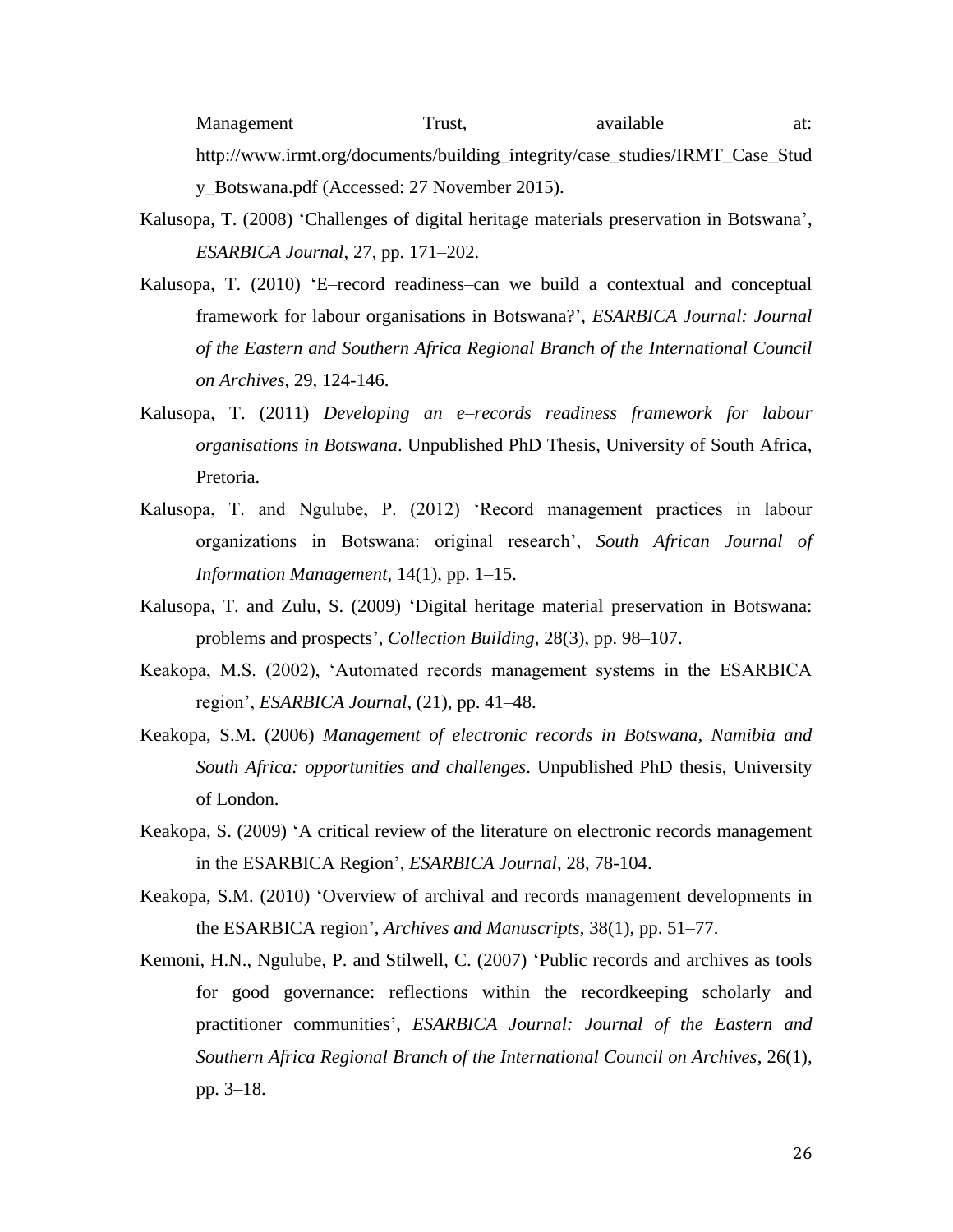- Mampe, G. and Kalusopa, T. (2013) 'Records management and service delivery: the case of Department of Corporate Services in the Ministry of Health in Botswana', *Journal of the South African Society of Archivists*, 45, pp. 2–23.
- Mnjama, N. (2000) 'Managing records for ISO compliance: record keeping at the Botswana Meat Commission, *Information Development*, 16(2), pp. 70–74.
- Mnjama, N. (2001) 'The management and preservation of personnel records in ESARBICA members states', *Records Management Journal*, 11(2), pp. 111–120.
- Moatlhodi, T.M. (2015) *An assessment of e-records readiness at the Ministry of Labor and Home Affairs Headquarters in Botswan*a. Unpublished Master's in Archives and Records Management dissertation, University of Botswana, Gaborone.
- Moloi, J. (2009) 'E-records readiness in the public sector in Botswana', *ESARBICA Journal*, (28), pp. 105–127.
- Moloi, J. and Mutula, S. (2007) 'E-records management in an e-government setting in Botswana', *Information Development*, 23(4), pp. 290–306.
- Mosweu, T. (2012) *Assessment of the court records management system in the delivery of justice at the Gaborone Magisterial District*. Unpublished Master's in Archives and Records Management dissertation, University of Botswana, Gaborone.
- Mosweu, O., Mutshewa, A and Bwalya, K.B. (2014) 'Electronic Document and Records Management System (EDRMS) implementation in a developing world context: case of Botswana', in *Digital Access and E–Government: Perspectives from Developing and Emerging Countries: Perspectives from Developing and Emerging Countries,* Hershey, PA: IGI Global.
- Mutimba, C. J. (2014) *Implementation of electronic document and records management system in the public sector: a case study of the Ministry of Higher Education Science and Technology*. Unpublished dissertation, University of Nairobi. Available at:  $\alpha$  at a set of  $\alpha$  at a set of  $\alpha$  at a set of  $\alpha$  at a set of  $\alpha$  at a set of  $\alpha$  at a set of  $\alpha$  at a set of  $\alpha$  at a set of  $\alpha$  at a set of  $\alpha$  at a set of  $\alpha$  at a set of  $\alpha$  at a set of  $\alpha$ [http://erepository.uonbi.ac.ke/bitstream/handle/11295/76120/Mutimba\\_Implemen](http://erepository.uonbi.ac.ke/bitstream/handle/11295/76120/Mutimba_Implementation%20of%20electronic%20document%20and%20records%20management%20system.pdf?sequence=3) [tation%20of%20electronic%20document%20and%20records%20management%2](http://erepository.uonbi.ac.ke/bitstream/handle/11295/76120/Mutimba_Implementation%20of%20electronic%20document%20and%20records%20management%20system.pdf?sequence=3) [0system.pdf?sequence=3](http://erepository.uonbi.ac.ke/bitstream/handle/11295/76120/Mutimba_Implementation%20of%20electronic%20document%20and%20records%20management%20system.pdf?sequence=3)
- Mutula, S. and Kalaote, T. (2010) 'Open source software deployment in the public sector: a review of Botswana and South Africa', *Library Hi Tech*, 28(1), pp. 63–80.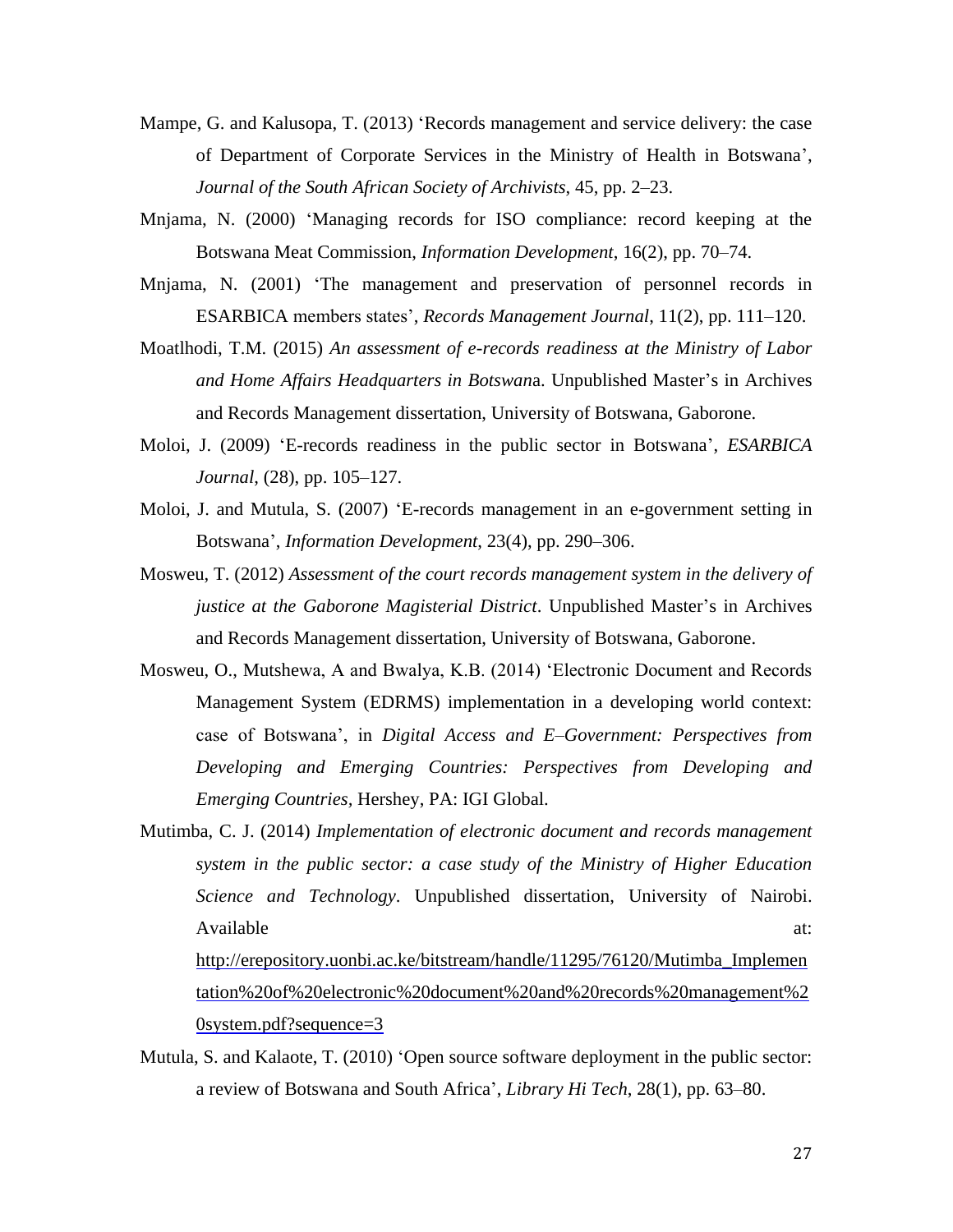- Mutula, S. M. and van Brakel, P. (2006) 'E–readiness of SMEs in the ICT sector in Botswana with respect to information access', *The Electronic Library*, 24(3), pp. 402–417.
- Ngoepe, M. and Saurombe, A. (2016) 'Provisions for managing and preserving records created in networked environments in the archival legislative frameworks of selected member states of the Southern African Development Community.' *Archives and Manuscripts* 44(1), pp. 24– 41.
- Ngoepe, M. and Keakopa, S. M. (2011) 'An assessment of the state of national archival and records systems in the ESARBICA region: A South Africa-Botswana Comparison', *Records Management Journal*, 21(2), pp. 145–160.
- Ngulube, P. (2004) 'Implications of technological advances for access to the cultural heritage of selected countries in sub-Saharan Africa', *Government Information Quarterly*, 21(2), pp. 143–155.
- Ngulube, P. and Tafor, V.F. (2006) 'The management of public records and archives in the member countries of ESARBICA', *Journal of the Society of Archivists*, 27(1), pp. 57–83.
- Ngulube, P. (2007) 'The Achilles Heel of the preservation of documentary materials in Sub Saharan Africa: knowledge and skills or funding?' *Restaurator*, 28 (3), pp. 159–168.
- Ngulube, P. (2005) 'Environmental monitoring and control at national archives and libraries in Eastern and Southern Africa', *Libri*, 55(2–3), pp. 154–168.
- Nkwe, N. (2010) 'E-Government: challenges and opportunities in Botswana', *International Journal of Humanities and Social Science*, 2(17), pp. 39–48.
- Ramokate, K. and Moatlhodi, T. (2010) 'Battling the appraisal backlog: a challenging professional obligation for Botswana National Archives and Records Services', *ESARBICA Journal: Journal of the Eastern and Southern Africa Regional Branch of the International Council on Archives*, 29(1).
- Salamntu, L.T.P. and Seymour, L. (2015) 'A review of enterprise content management (ECM): growth and maturation of ECM from the year 2001 to 2011'. Paper presented at the Fifth International Conference on Digital Information Processing and Communications (ICDIPC) 2015, Sierre, Switzerland. Available at: